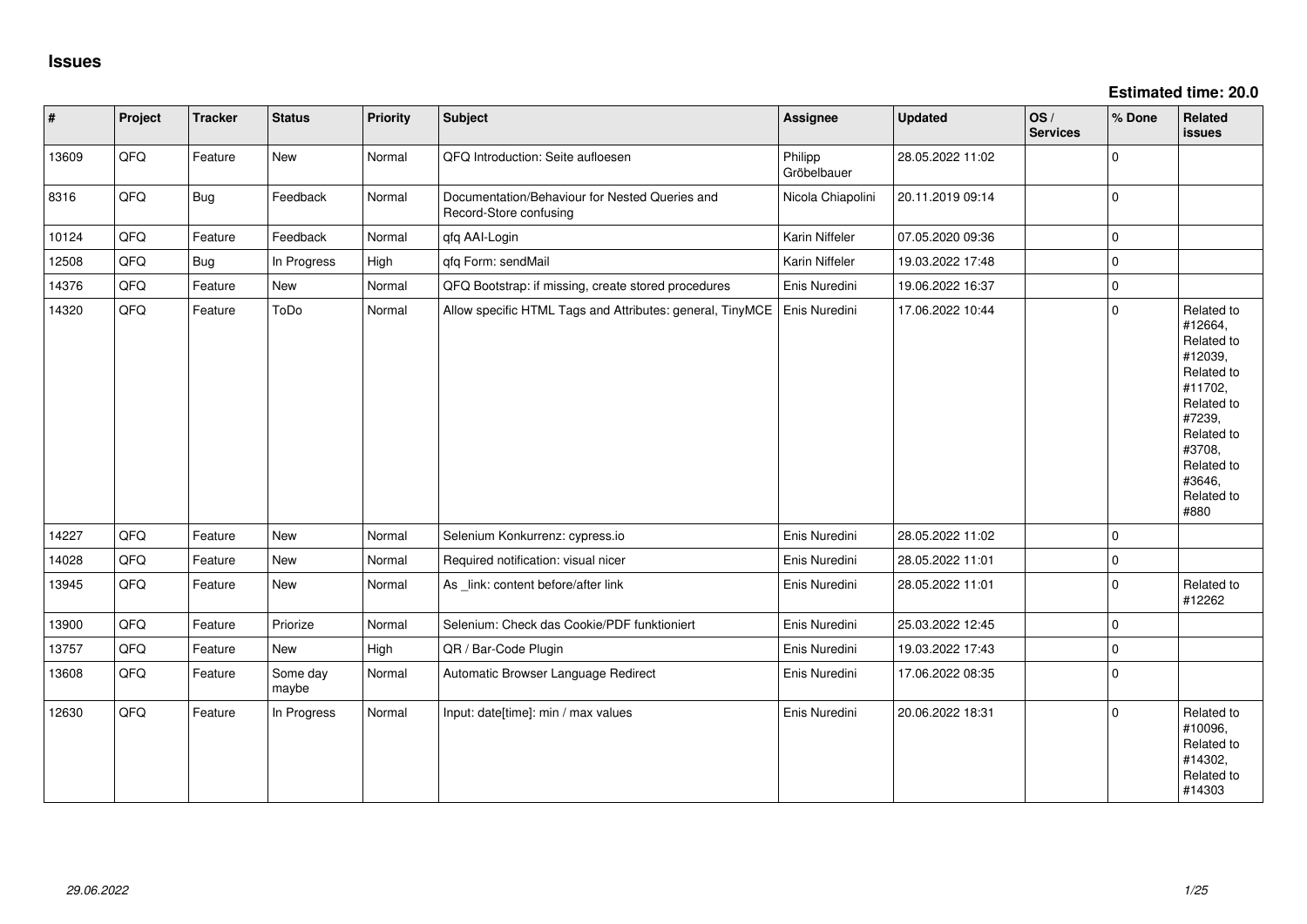| #     | Project | <b>Tracker</b> | <b>Status</b> | <b>Priority</b> | <b>Subject</b>                                                                        | <b>Assignee</b> | <b>Updated</b>   | OS/<br><b>Services</b> | % Done      | Related<br><b>issues</b>                                                    |
|-------|---------|----------------|---------------|-----------------|---------------------------------------------------------------------------------------|-----------------|------------------|------------------------|-------------|-----------------------------------------------------------------------------|
| 12262 | QFQ     | Feature        | ToDo          | Normal          | Form buttons on top: more customable                                                  | Enis Nuredini   | 17.06.2022 10:44 |                        | $\Omega$    | Related to<br>#13945, Has<br>duplicate<br>#4046, Has<br>duplicate<br>#10080 |
| 11892 | QFQ     | Feature        | <b>New</b>    | Normal          | tablesorter: columns with links are hard to order - new<br>qualifier 'Y: <ord>'</ord> | Enis Nuredini   | 23.03.2022 09:22 |                        | $\Omega$    |                                                                             |
| 10782 | QFQ     | Feature        | Feedback      | Normal          | Tiny MCE: Image Upload                                                                | Enis Nuredini   | 16.05.2022 23:16 |                        | $\Omega$    | Related to<br>#12452                                                        |
| 10569 | QFQ     | Feature        | Priorize      | Normal          | link _blank more safe                                                                 | Enis Nuredini   | 25.03.2022 12:44 |                        | $\Omega$    |                                                                             |
| 10463 | QFQ     | Feature        | New           | Normal          | Report _link: expliztes setzen von HTML Tags (Bedarf fuer<br>'data-selenium' & 'id')  | Enis Nuredini   | 23.03.2022 09:23 |                        | $\mathbf 0$ | Related to<br>#7648                                                         |
| 9052  | QFQ     | Feature        | Feedback      | High            | Report: CodeMirror with SQL Syntax Highlight in FE                                    | Enis Nuredini   | 08.06.2022 10:25 |                        | $\Omega$    |                                                                             |
| 14377 | QFQ     | <b>Bug</b>     | <b>New</b>    | Normal          | Documentation > General Tips: white page after migration                              | Enis Nuredini   | 19.06.2022 16:37 |                        | 0           |                                                                             |
| 14322 | QFQ     | Bug            | New           | Normal          | Form Load: by default no scroll (save & close should be<br>visible)                   | Enis Nuredini   | 15.06.2022 14:12 |                        | $\Omega$    | Related to<br>#14321,<br>Related to<br>#6232                                |
| 14303 | QFQ     | <b>Bug</b>     | ToDo          | Normal          | datetime broken with picker                                                           | Enis Nuredini   | 17.06.2022 09:02 |                        | $\Omega$    | Related to<br>#12630                                                        |
| 14245 | QFQ     | Bug            | <b>New</b>    | Normal          | Form Save Btn bleibt disabled wenn Datumsfeld über<br>Datepicker geändert             | Enis Nuredini   | 27.05.2022 13:45 |                        | $\Omega$    | Related to<br>#13689                                                        |
| 13943 | QFQ     | <b>Bug</b>     | Priorize      | Normal          | unable to find formgroup                                                              | Enis Nuredini   | 28.05.2022 11:03 |                        | $\Omega$    |                                                                             |
| 13899 | QFQ     | <b>Bug</b>     | ToDo          | Normal          | Selenium: zum laufen bringen                                                          | Enis Nuredini   | 25.03.2022 10:24 |                        | $\mathbf 0$ |                                                                             |
| 13767 | QFQ     | <b>Bug</b>     | Feedback      | Normal          | date/time-picker: required shows up/down button orange                                | Enis Nuredini   | 16.05.2022 23:16 |                        | $\Omega$    |                                                                             |
| 13716 | QFQ     | <b>Bug</b>     | <b>New</b>    | High            | Firefox ask to store username/password                                                | Enis Nuredini   | 30.05.2022 09:31 |                        | $\Omega$    | Related to<br>#13827                                                        |
| 13689 | QFQ     | <b>Bug</b>     | New           | Normal          | Enter auf Eingabefeld mit ungültigem Wert führt zu blurry<br>Seite                    | Enis Nuredini   | 28.05.2022 10:53 |                        | $\Omega$    | Related to<br>#14245, Has<br>duplicate<br>#11891                            |
| 12989 | QFQ     | Bug            | <b>New</b>    | Normal          | empty string does not trigger dynamic update                                          | Enis Nuredini   | 28.05.2022 11:09 |                        | $\Omega$    |                                                                             |
| 12066 | QFQ     | <b>Bug</b>     | <b>New</b>    | High            | enterAsSubmit: Forward wird nicht ausgeführt                                          | Enis Nuredini   | 29.05.2022 09:23 |                        | $\Omega$    |                                                                             |
| 11630 | QFQ     | Bug            | Feedback      | High            | Bitte check ob CALL() in 20.11.0 noch so funktioniert wie in<br>20.4.1                | Enis Nuredini   | 28.05.2022 13:45 |                        | $\Omega$    | Related to<br>#11325                                                        |
| 8891  | QFQ     | <b>Bug</b>     | <b>New</b>    | High            | formSubmitLog: do not log passwords                                                   | Enis Nuredini   | 25.03.2022 09:06 |                        | $\mathbf 0$ |                                                                             |
| 14395 | QFQ     | Support        | <b>New</b>    | Normal          | FormEditor: Virtual table columns                                                     | Enis Nuredini   | 21.06.2022 16:09 |                        | $\Omega$    |                                                                             |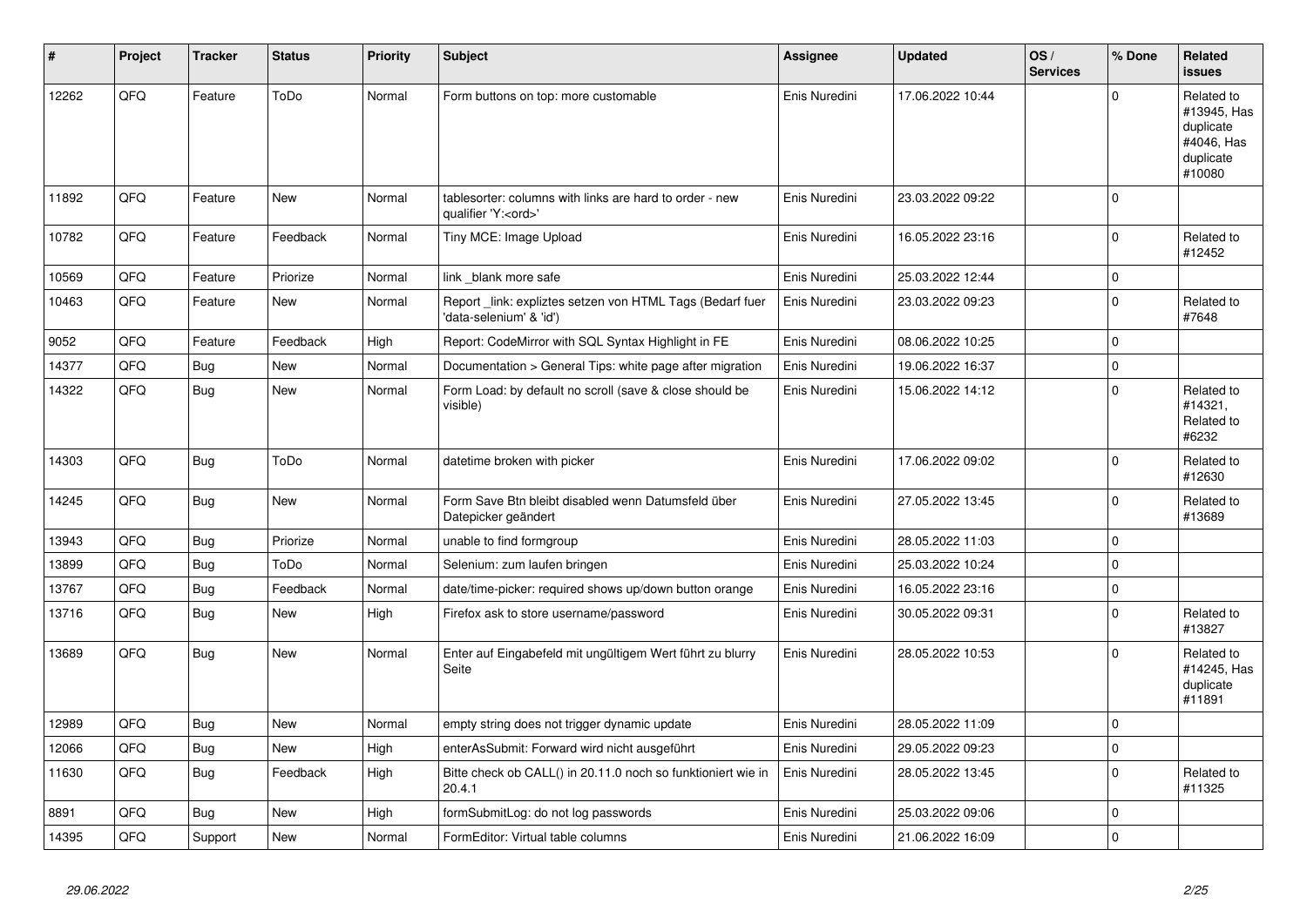| #     | Project | <b>Tracker</b> | <b>Status</b>              | <b>Priority</b> | <b>Subject</b>                                                                                                                        | <b>Assignee</b>     | <b>Updated</b>   | OS/<br><b>Services</b> | % Done      | Related<br>issues                                                      |
|-------|---------|----------------|----------------------------|-----------------|---------------------------------------------------------------------------------------------------------------------------------------|---------------------|------------------|------------------------|-------------|------------------------------------------------------------------------|
| 13572 | QFQ     | Feature        | Feedback                   | Normal          | Form Load: misleading error message on trying to load non<br>existent primary record                                                  | Enis Nuredini       | 16.05.2022 23:16 |                        | 100         |                                                                        |
| 3613  | QFQ     | Bug            | Some day<br>maybe          | Normal          | note /note unchecked -> note div (col-md) wird weiterhin<br>gerendert                                                                 | Elias Villiger      | 01.02.2020 23:19 |                        | 100         |                                                                        |
| 11347 | QFQ     | Bug            | Feedback                   | Normal          | If Bedingungen funktionieren nicht korrekt                                                                                            | Christoph Fuchs     | 21.03.2021 20:37 |                        | $\mathbf 0$ |                                                                        |
| 14371 | QFQ     | Feature        | Priorize                   | Normal          | <b>LDAP via REPORT</b>                                                                                                                | Carsten Rose        | 19.06.2022 16:37 |                        | $\Omega$    |                                                                        |
| 14290 | QFQ     | Feature        | Priorize                   | Normal          | FormEditor: Show Table Definition                                                                                                     | Carsten Rose        | 19.06.2022 16:37 |                        | $\Omega$    |                                                                        |
| 14187 | QFQ     | Feature        | New                        | High            | qfq.log: show current URL                                                                                                             | Carsten Rose        | 28.05.2022 11:02 |                        | $\Omega$    | Related to<br>#13933,<br>Related to<br>#12532,<br>Related to<br>#11893 |
| 14090 | QFQ     | Feature        | New                        | Normal          | Nützliche _script funktionen                                                                                                          | <b>Carsten Rose</b> | 28.05.2022 11:03 |                        | $\Omega$    |                                                                        |
| 13843 | QFQ     | Feature        | New                        | Normal          | Create JWT via QFQ                                                                                                                    | <b>Carsten Rose</b> | 19.03.2022 17:42 |                        | $\Omega$    |                                                                        |
| 13841 | QFQ     | Feature        | New                        | Normal          | Create PDF via iText - evaluate                                                                                                       | Carsten Rose        | 19.03.2022 17:42 |                        | $\mathbf 0$ |                                                                        |
| 13700 | QFQ     | Feature        | New                        | Normal          | Redesign qfq.io Seite                                                                                                                 | Carsten Rose        | 19.03.2022 17:43 |                        | $\Omega$    |                                                                        |
| 13566 | QFQ     | Feature        | Ready to sync<br>(develop) | Normal          | Delete config-example.qfq.php file                                                                                                    | Carsten Rose        | 23.12.2021 09:25 |                        | $\Omega$    |                                                                        |
| 13467 | QFQ     | Feature        | New                        | Normal          | ChangeLog Generator                                                                                                                   | Carsten Rose        | 19.03.2022 17:46 |                        | $\Omega$    | Related to<br>#11460                                                   |
| 13354 | QFQ     | Feature        | New                        | Normal          | Using Websocket in QFQ                                                                                                                | Carsten Rose        | 10.11.2021 15:47 |                        | $\Omega$    |                                                                        |
| 12679 | QFQ     | Feature        | New                        | Normal          | tablesorter: custom column width                                                                                                      | Carsten Rose        | 16.06.2021 11:10 |                        | $\Omega$    |                                                                        |
| 12664 | QFQ     | Feature        | New                        | Normal          | TinyMCE: report/remove malicous HTML/JS Code                                                                                          | Carsten Rose        | 19.03.2022 17:47 |                        | $\Omega$    | Related to<br>#14320                                                   |
| 12611 | QFQ     | Feature        | Some day<br>maybe          | Normal          | Refactoring: Bootstrap with Lazy Loading                                                                                              | Carsten Rose        | 08.06.2022 10:37 |                        | $\Omega$    | Related to<br>#12490,<br>Related to<br>#10013,<br>Related to<br>#7732  |
| 12603 | QFQ     | Feature        | New                        | Normal          | Dropdown (Select), Radio, checkbox:<br>itemListAlways={{!SELECT key, value}}                                                          | Carsten Rose        | 19.03.2022 17:47 |                        | $\Omega$    |                                                                        |
| 12544 | QFQ     | Feature        | New                        | High            | a) ' AS _link' new also as ' AS _format', b) sortierung<br>via 'display: none;', c) '_format' benoeitgt nicht zwingend<br>u/U/p/m/z/d | Carsten Rose        | 14.12.2021 16:03 |                        | $\mathbf 0$ |                                                                        |
| 12532 | QFQ     | Feature        | New                        | High            | SIP-Parameter bei Seitenaufruf in Browser-Console<br>anzeigen                                                                         | Carsten Rose        | 07.12.2021 17:19 |                        | $\Omega$    | Related to<br>#11893,<br>Related to<br>#14187                          |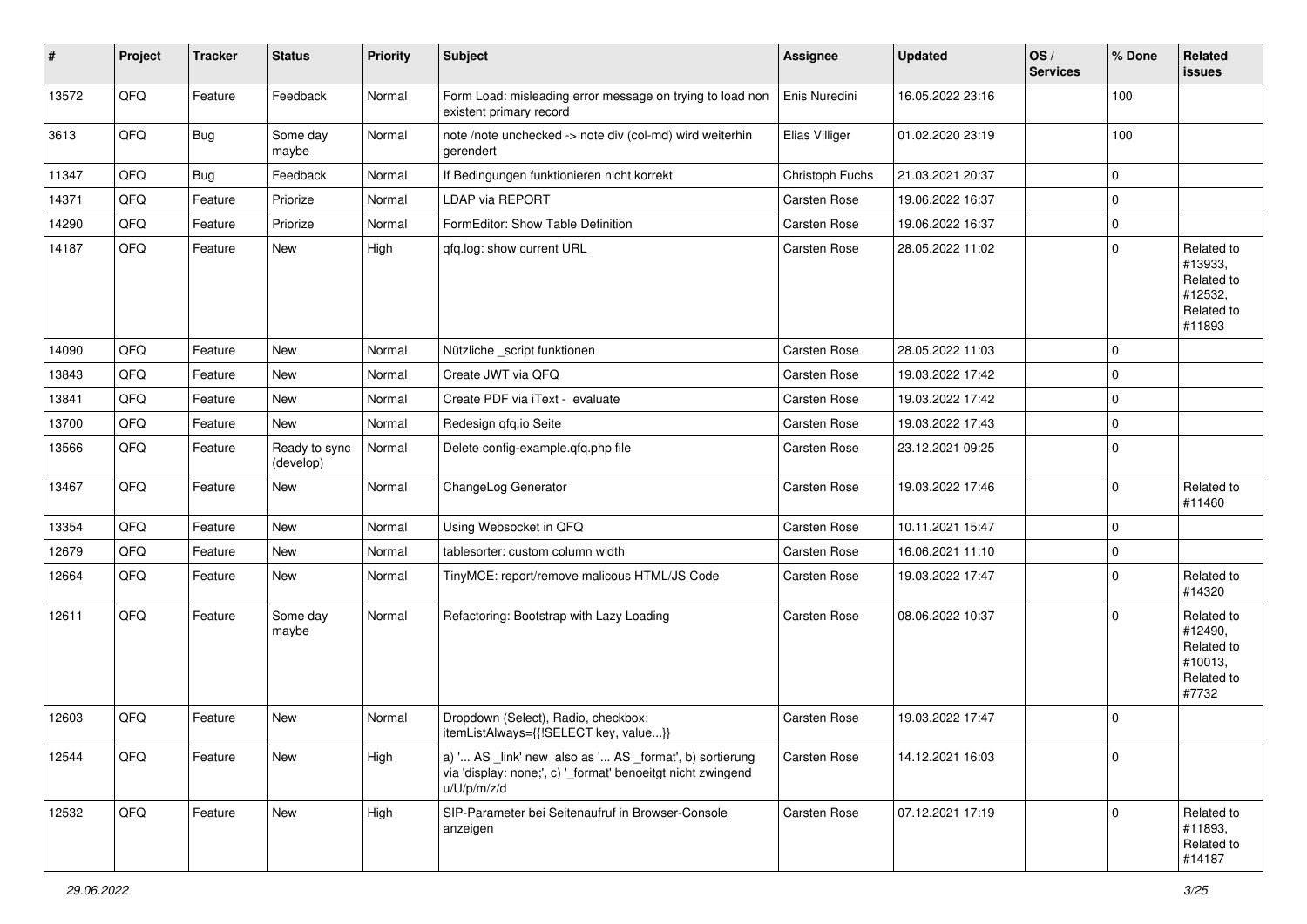| #     | Project | <b>Tracker</b> | <b>Status</b>     | <b>Priority</b> | Subject                                                                                                        | Assignee     | <b>Updated</b>   | OS/<br><b>Services</b> | % Done      | Related<br>issues                             |
|-------|---------|----------------|-------------------|-----------------|----------------------------------------------------------------------------------------------------------------|--------------|------------------|------------------------|-------------|-----------------------------------------------|
| 12504 | QFQ     | Feature        | Priorize          | Normal          | sql.log: report fe.id                                                                                          | Carsten Rose | 05.05.2021 22:09 |                        | $\Omega$    |                                               |
| 12503 | QFQ     | Feature        | Priorize          | Normal          | Detect dangerous UPDATE statement with missing WHERE                                                           | Carsten Rose | 05.05.2021 22:09 |                        | $\Omega$    |                                               |
| 12480 | QFQ     | Feature        | New               | Normal          | If QFQ upgrade is running, block further request                                                               | Carsten Rose | 03.05.2021 20:45 |                        | $\Omega$    |                                               |
| 12477 | QFQ     | Feature        | New               | Normal          | Support for refactoring: Form, FormElement, diverse<br>Tabellen/Spalten, tt-content Records                    | Carsten Rose | 03.05.2021 20:45 |                        | $\Omega$    |                                               |
| 12474 | QFQ     | Feature        | New               | Normal          | Check BaseConfigURL if it is given and the the last char is                                                    | Carsten Rose | 03.05.2021 20:45 |                        | $\Omega$    |                                               |
| 12465 | QFQ     | Feature        | New               | Normal          | QFQ Function: use in FE to fill StoreRecord                                                                    | Carsten Rose | 05.05.2021 21:58 |                        | $\Omega$    |                                               |
| 12452 | QFQ     | Feature        | Priorize          | Normal          | BaseURL: alsways with '/' at the end                                                                           | Carsten Rose | 19.06.2022 13:45 |                        | $\Omega$    | Related to<br>#10782                          |
| 12439 | QFQ     | Feature        | In Progress       | Normal          | TinyMCE Paste from Word & Character Count/Limit                                                                | Carsten Rose | 05.05.2021 22:15 |                        | $\mathbf 0$ |                                               |
| 12413 | QFQ     | Feature        | New               | Normal          | STORE_TYPO3: enhance for {{be_users.email:T}},<br>{{fe users.email:T}}                                         | Carsten Rose | 03.05.2021 20:45 |                        | $\Omega$    | Related to<br>#12412,<br>Related to<br>#10012 |
| 12412 | QFQ     | Feature        | New               | Normal          | Action/Escape qualifier 'e' (empty), '0': if given, an empty<br>string (or '0') will be treated as 'not found' | Carsten Rose | 08.05.2021 09:40 |                        | $\Omega$    | Related to<br>#12413,<br>Related to<br>#10012 |
| 12400 | QFQ     | Feature        | <b>New</b>        | Normal          | Tutorial ist in QFQ Doku, Wird in der Suche gefunden, es<br>gibt aber kein Menupunkt - Inhalt ueberpruefen     | Carsten Rose | 03.05.2021 20:45 |                        | $\Omega$    |                                               |
| 12337 | QFQ     | Feature        | Some day<br>maybe | Normal          | Database.php: better caching                                                                                   | Carsten Rose | 16.09.2021 15:10 |                        | $\Omega$    |                                               |
| 12330 | QFQ     | Feature        | New               | Normal          | Copy to input field / text area / TinyMCE                                                                      | Carsten Rose | 07.04.2021 09:01 |                        | $\Omega$    |                                               |
| 12315 | QFQ     | Feature        | Some day<br>maybe | Normal          | Form History (Diffs) / Backups                                                                                 | Carsten Rose | 16.09.2021 15:10 |                        | $\Omega$    |                                               |
| 12269 | QFQ     | Feature        | New               | Normal          | 2FA - Login                                                                                                    | Carsten Rose | 03.05.2021 20:45 |                        | $\mathbf 0$ |                                               |
| 12186 | QFQ     | Feature        | New               | High            | TinyMCE Config für Objekte                                                                                     | Carsten Rose | 07.12.2021 17:19 |                        | $\Omega$    | <b>Blocks</b><br>#12632                       |
| 12163 | QFQ     | Feature        | New               | Normal          | Checkbox: table wrap                                                                                           | Carsten Rose | 03.05.2021 20:51 |                        | $\Omega$    |                                               |
| 12162 | QFQ     | Feature        | New               | Normal          | FE.type=sendmail: personalized mailing (several mails) via<br>template                                         | Carsten Rose | 03.05.2021 20:45 |                        | $\mathbf 0$ |                                               |
| 12146 | QFQ     | Feature        | New               | Normal          | Autocron Job: Anzeigen wann der naechste Job<br>ausgefuehrt wird, resp das er nicht ausgefuehrt wird           | Carsten Rose | 15.03.2021 15:23 |                        | $\mathbf 0$ |                                               |
| 12119 | QFQ     | Feature        | New               | Normal          | AS paged: error message missing if there ist no 'r'<br>argument.                                               | Carsten Rose | 03.05.2021 20:51 |                        | $\mathbf 0$ |                                               |
| 12109 | QFQ     | Feature        | New               | Normal          | Donwload Link: Plain, SIP, Persistent Link, Peristent SIP -<br>new notation                                    | Carsten Rose | 03.05.2021 20:45 |                        | $\pmb{0}$   | Related to<br>#12085                          |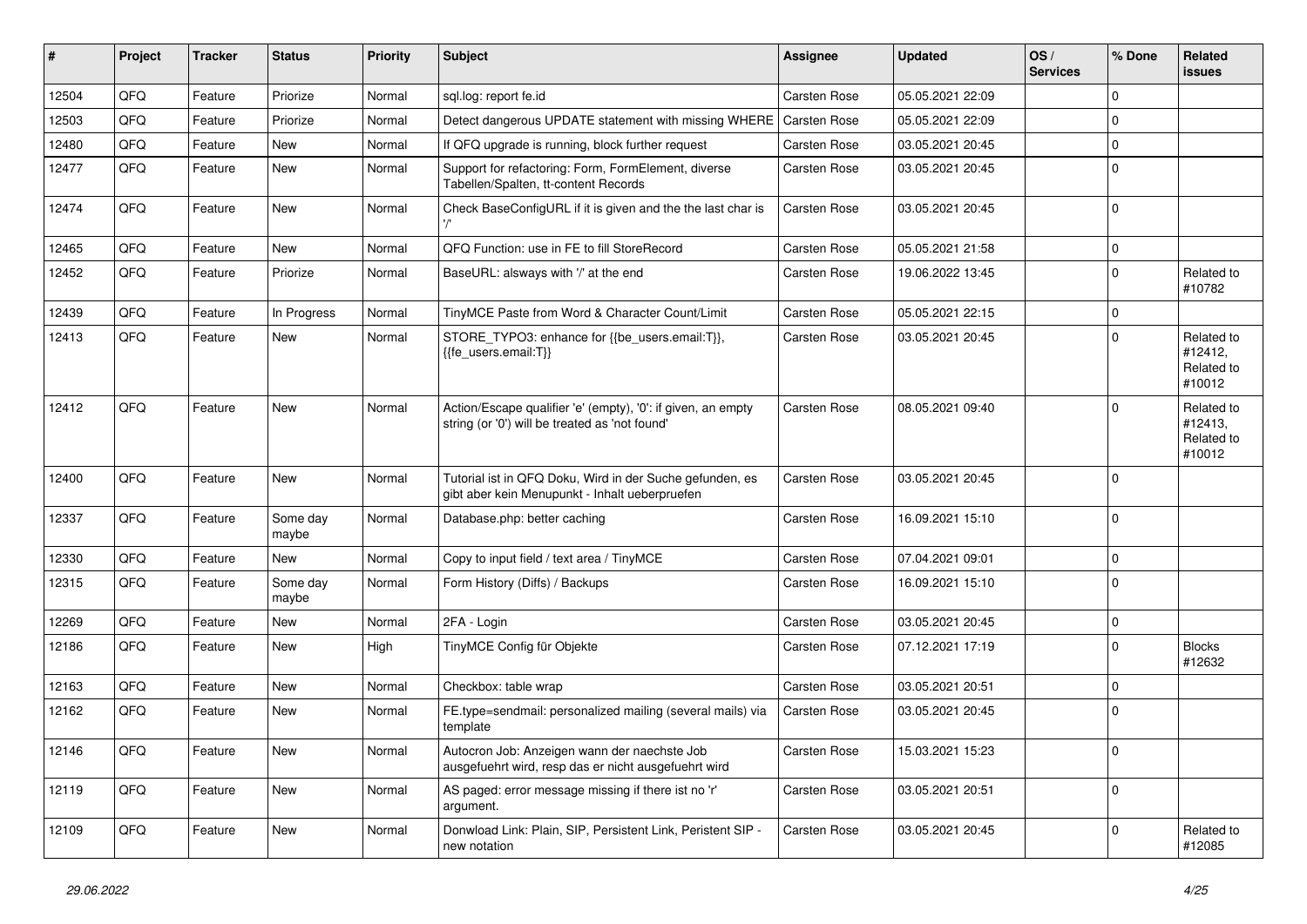| ∦     | Project | <b>Tracker</b> | <b>Status</b>     | <b>Priority</b> | Subject                                                                                              | <b>Assignee</b>                                        | <b>Updated</b>   | OS/<br><b>Services</b> | % Done      | <b>Related</b><br>issues                      |                      |
|-------|---------|----------------|-------------------|-----------------|------------------------------------------------------------------------------------------------------|--------------------------------------------------------|------------------|------------------------|-------------|-----------------------------------------------|----------------------|
| 12024 | QFQ     | Feature        | New               | Normal          | Excel Export: text columns by default decode<br>htmlspeciachar()                                     | Carsten Rose                                           | 17.02.2021 23:55 |                        | $\Omega$    | Related to<br>#12022                          |                      |
| 12023 | QFQ     | Feature        | New               | Normal          | MySQL Stored Precdure: QDECODESPECIALCHAR()                                                          | Carsten Rose                                           | 16.02.2021 11:16 |                        | $\Omega$    | Related to<br>#12022                          |                      |
| 11980 | QFQ     | Feature        | In Progress       | Normal          | protected verzeichnis MUSS geschützt werden                                                          | Carsten Rose                                           | 07.09.2021 13:30 |                        | 0           |                                               |                      |
| 11955 | QFQ     | Feature        | New               | Normal          | subrecord: new title option to set <th> attributes - e.g. to<br/>customize tablesorter options.</th> | attributes - e.g. to<br>customize tablesorter options. | Carsten Rose     | 03.05.2021 20:47       |             | $\Omega$                                      | Related to<br>#11775 |
| 11893 | QFQ     | Feature        | <b>New</b>        | High            | Broken SIP: a) only report one time, b) only report in main<br>column                                | Carsten Rose                                           | 12.05.2021 12:13 |                        | $\Omega$    | Related to<br>#12532,<br>Related to<br>#14187 |                      |
| 11775 | QFQ     | Feature        | <b>New</b>        | Normal          | Subrecord Tooltip pro Feld                                                                           | Carsten Rose                                           | 18.12.2020 15:22 |                        | $\mathbf 0$ | Related to<br>#11955                          |                      |
| 11747 | QFQ     | Feature        | <b>New</b>        | Normal          | Maintenance Page with Redirect                                                                       | Carsten Rose                                           | 03.05.2021 20:47 |                        | $\mathbf 0$ | Related to<br>#11741                          |                      |
| 11702 | QFQ     | Feature        | <b>New</b>        | Normal          | HTML Special Char makes no sense for 'allbut' if '&' is<br>forbidden                                 | Carsten Rose                                           | 07.12.2021 16:35 |                        | $\mathbf 0$ | Related to<br>#5112,<br>Related to<br>#14320  |                      |
| 11523 | QFQ     | Feature        | New               | Normal          | Mit dynamic Update erkennen, ob Upload gemacht wurde                                                 | Carsten Rose                                           | 13.11.2020 15:07 |                        | $\Omega$    | Related to<br>#9533                           |                      |
| 11516 | QFQ     | Feature        | <b>New</b>        | Normal          | Multi Page Form (Previous/Next Buttons)                                                              | Carsten Rose                                           | 16.03.2021 17:52 |                        | 0           |                                               |                      |
| 11504 | QFQ     | Feature        | New               | Normal          | Dynamic Update: Button text update for 'Save',' Close' &<br>'Delete'                                 | Carsten Rose                                           | 12.11.2020 23:44 |                        | $\mathbf 0$ |                                               |                      |
| 11460 | QFQ     | Feature        | <b>New</b>        | Normal          | Easier creation of changelog: gitchangelog                                                           | Carsten Rose                                           | 12.06.2021 10:20 |                        | $\Omega$    | Related to<br>#13467                          |                      |
| 11323 | QFQ     | Feature        | Some day<br>maybe | Normal          | Report Frontend Editor Modal + Codemirror                                                            | Carsten Rose                                           | 16.09.2021 15:10 |                        | $\mathbf 0$ | Related to<br>#11036                          |                      |
| 11322 | QFQ     | Feature        | Some day<br>maybe | Normal          | Form Element JSON - (multiline parameter field)                                                      | Carsten Rose                                           | 16.09.2021 15:10 |                        | $\Omega$    |                                               |                      |
| 11320 | QFQ     | Feature        | Priorize          | Normal          | Typo3 Version 10 support                                                                             | Carsten Rose                                           | 05.05.2021 22:09 |                        | 0           |                                               |                      |
| 11217 | QFQ     | Feature        | Some day<br>maybe | Normal          | <b>Extend Script Functionality</b>                                                                   | Carsten Rose                                           | 16.09.2021 15:10 |                        | $\mathbf 0$ |                                               |                      |
| 11080 | QFQ     | Feature        | New               | Normal          | Send MQTT messages                                                                                   | Carsten Rose                                           | 29.08.2020 19:49 |                        | $\pmb{0}$   |                                               |                      |
| 11076 | QFQ     | Feature        | In Progress       | Normal          | SELECT  AS _websocket                                                                                | Carsten Rose                                           | 30.08.2020 17:49 |                        | 0           |                                               |                      |
| 11036 | QFQ     | Feature        | Some day<br>maybe | Normal          | inline report editor permissions                                                                     | Carsten Rose                                           | 16.09.2021 15:09 |                        | 0           | Related to<br>#11323                          |                      |
| 10996 | QFQ     | Feature        | New               | Normal          | Download video via sip: no seek                                                                      | Carsten Rose                                           | 12.08.2020 14:18 |                        | 0           |                                               |                      |
| 10979 | QFG     | Feature        | New               | Normal          | Ajax Calls an API - dataReport                                                                       | Carsten Rose                                           | 11.05.2022 12:15 |                        | $\pmb{0}$   |                                               |                      |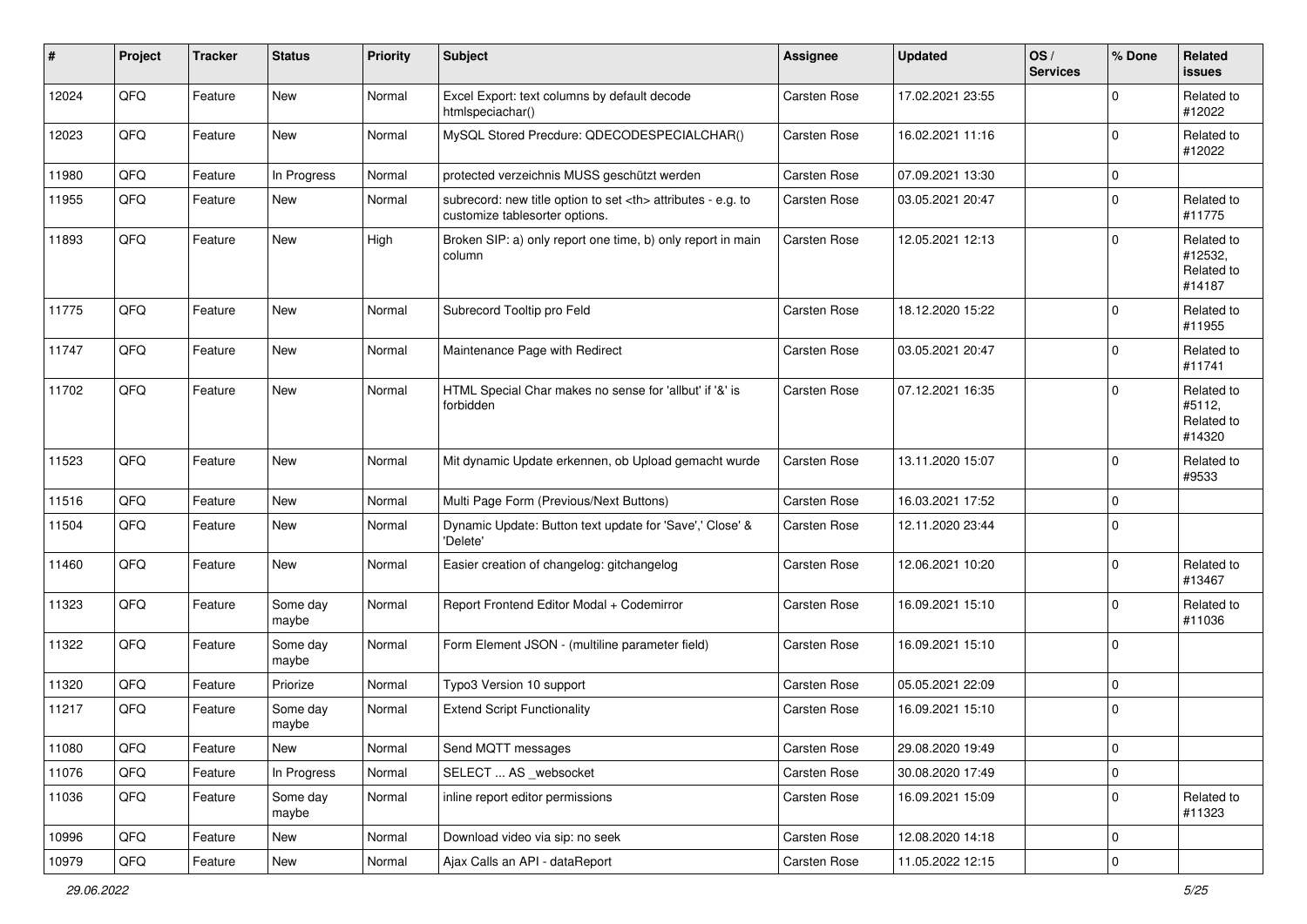| #     | Project | <b>Tracker</b> | <b>Status</b>     | <b>Priority</b> | <b>Subject</b>                                                                           | <b>Assignee</b>     | <b>Updated</b>   | OS/<br><b>Services</b> | % Done      | Related<br>issues                                                      |
|-------|---------|----------------|-------------------|-----------------|------------------------------------------------------------------------------------------|---------------------|------------------|------------------------|-------------|------------------------------------------------------------------------|
| 10976 | QFQ     | Feature        | New               | Normal          | Excel Export Verbesserungen                                                              | Carsten Rose        | 06.08.2020 10:56 |                        | $\mathbf 0$ |                                                                        |
| 10819 | QFQ     | Feature        | New               | Normal          | Persistent SIP - second try                                                              | Carsten Rose        | 29.06.2020 23:02 |                        | $\mathbf 0$ | Related to<br>#6261                                                    |
| 10745 | QFQ     | Feature        | Some day<br>maybe | Normal          | Tablesorter Excel Export                                                                 | Carsten Rose        | 16.09.2021 15:09 |                        | $\Omega$    |                                                                        |
| 10716 | QFQ     | Feature        | Some day<br>maybe | Normal          | Business Logic mit Externen Skripten                                                     | Carsten Rose        | 16.09.2021 15:10 |                        | $\Omega$    | Related to<br>#10713,<br>Related to<br>#8217                           |
| 10714 | QFQ     | Feature        | New               | Normal          | multi Table Form                                                                         | Carsten Rose        | 16.03.2021 18:44 |                        | $\Omega$    |                                                                        |
| 10593 | QFQ     | Feature        | New               | Normal          | label2: text behind input element                                                        | Carsten Rose        | 16.05.2020 10:57 |                        | $\Omega$    |                                                                        |
| 10443 | QFQ     | Feature        | In Progress       | Normal          | Konzept_api / _live                                                                      | Carsten Rose        | 07.05.2020 09:39 |                        | $\Omega$    |                                                                        |
| 10119 | QFQ     | Feature        | New               | Normal          | Dropdown (selectlist) & TypeAhead: format and catagorize<br>list                         | Carsten Rose        | 07.05.2020 09:36 |                        | $\Omega$    |                                                                        |
| 10116 | QFQ     | Feature        | Some day<br>maybe | Normal          | TypeAhead: Tag - show inside 'input' element                                             | Carsten Rose        | 16.09.2021 15:09 |                        | $\Omega$    |                                                                        |
| 10095 | QFQ     | Feature        | Some day<br>maybe | Normal          | Generic Gitlab Integration into QFQ                                                      | Carsten Rose        | 16.09.2021 15:10 |                        | $\Omega$    |                                                                        |
| 10080 | QFQ     | Feature        | New               | Normal          | Popup on 'save' / 'close': configure dialog (answer<br>yes/no/cancle/)                   | Carsten Rose        | 28.03.2021 20:52 |                        | $\Omega$    | Is duplicate<br>of #12262                                              |
| 10015 | QFQ     | Feature        | Priorize          | Normal          | Monospace in Textarea                                                                    | Carsten Rose        | 03.02.2020 13:40 |                        | $\Omega$    |                                                                        |
| 10014 | QFQ     | Feature        | New               | Normal          | Manual.rst: describe behaviour and process order of<br>fillStoreVar, slaveId, sqlBefore, | Carsten Rose        | 01.02.2020 22:31 |                        | $\Omega$    |                                                                        |
| 10013 | QFQ     | Feature        | Some day<br>maybe | Normal          | FE.typ=editor: CodeMirror                                                                | Carsten Rose        | 08.06.2022 10:37 |                        | $\Omega$    | Related to<br>#12611,<br>Related to<br>#12490,<br>Related to<br>#7732  |
| 10012 | QFQ     | Feature        | Priorize          | Normal          | redirectAllMailTo: {{beEmail:T}}                                                         | <b>Carsten Rose</b> | 08.05.2021 09:54 |                        | $\Omega$    | Related to<br>#12412,<br>Related to<br>#12413,<br>Related to<br>#10011 |
| 10011 | QFO     | Feature        | Priorize          | Normal          | Offer new STORE_TYPO3 Variable 'beUser', 'beEmail'                                       | Carsten Rose        | 08.05.2021 09:51 |                        | $\Omega$    | Related to<br>#10012,<br>Related to<br>#12511                          |
| 10005 | QFO     | Feature        | Priorize          | Normal          | Report / special column name:  AS _calendar                                              | Carsten Rose        | 03.06.2020 17:28 |                        | $\mathbf 0$ |                                                                        |
| 9983  | QFQ     | Feature        | New               | Normal          | Report Notation: new keyword 'range'                                                     | Carsten Rose        | 01.02.2020 15:55 |                        | $\pmb{0}$   |                                                                        |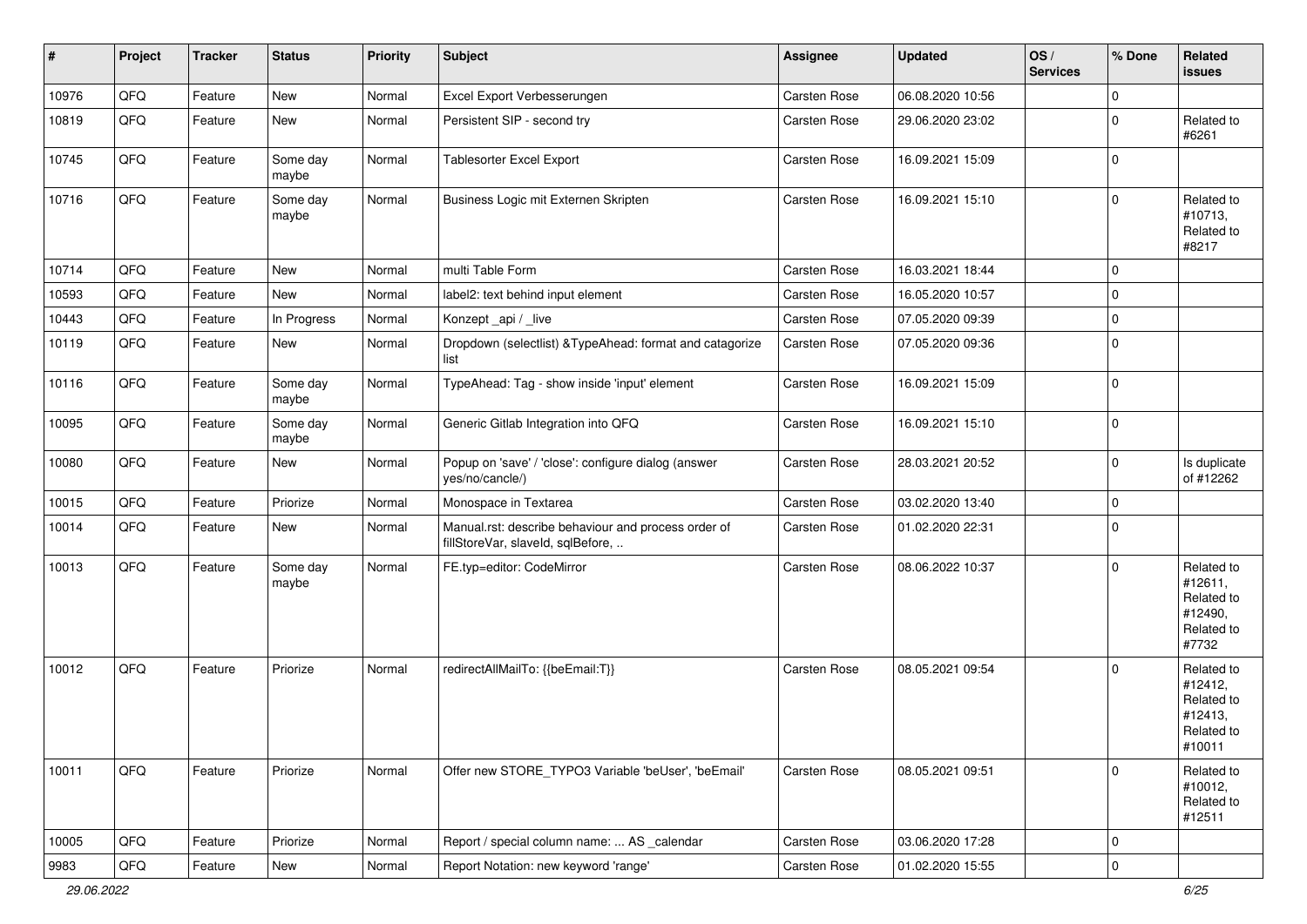| $\sharp$ | Project | <b>Tracker</b> | <b>Status</b>     | <b>Priority</b> | Subject                                                                                                                               | Assignee     | <b>Updated</b>   | OS/<br><b>Services</b> | % Done      | Related<br>issues                                                    |
|----------|---------|----------------|-------------------|-----------------|---------------------------------------------------------------------------------------------------------------------------------------|--------------|------------------|------------------------|-------------|----------------------------------------------------------------------|
| 9968     | QFQ     | Feature        | Priorize          | Normal          | Tooltip in Links for Developer                                                                                                        | Carsten Rose | 01.02.2020 23:17 |                        | $\mathbf 0$ |                                                                      |
| 9928     | QFQ     | Feature        | Priorize          | Normal          | SpecialColumnName: a) Deprecated: ' AS "_+tag " ', b)<br>New: ' AS "_ <tag1><tag2>"</tag2></tag1>                                     | Carsten Rose | 01.02.2020 23:17 |                        | $\Omega$    | Related to<br>#9929                                                  |
| 9927     | QFQ     | Feature        | New               | Normal          | QFQ Update: a) Update nur machen wenn BE User<br>eingeloggt ist., b) Bei Fehler genaue Meldung welcher<br>Updateschritt Probleme hat. | Carsten Rose | 22.01.2020 12:59 |                        | $\Omega$    |                                                                      |
| 9900     | QFQ     | Feature        | Priorize          | Normal          | Generic API Call: tt-content record >> JSON                                                                                           | Carsten Rose | 01.02.2020 10:13 |                        | $\mathbf 0$ |                                                                      |
| 9811     | QFQ     | Feature        | New               | Normal          | Report: tag every n'th row                                                                                                            | Carsten Rose | 01.02.2020 23:22 |                        | $\Omega$    |                                                                      |
| 9781     | QFQ     | Feature        | New               | Normal          | Button: CSS class to make buttons smaller                                                                                             | Carsten Rose | 01.02.2020 23:22 |                        | $\Omega$    |                                                                      |
| 9777     | QFQ     | Feature        | New               | Normal          | Logging QFQ Variables                                                                                                                 | Carsten Rose | 16.12.2019 17:17 |                        | $\mathbf 0$ |                                                                      |
| 9707     | QFQ     | Feature        | New               | Normal          | SIP security: encode pageId and check pageId on decode                                                                                | Carsten Rose | 01.02.2020 23:22 |                        | $\Omega$    |                                                                      |
| 9706     | QFQ     | Feature        | New               | Normal          | Multi File Upload (hidden template group)                                                                                             | Carsten Rose | 01.02.2020 23:22 |                        | $\Omega$    | Related to<br>#7521,<br>Related to<br>#5562,<br>Related to<br>#13330 |
| 9704     | QFQ     | Feature        | Some day<br>maybe | Normal          | Thumbnails Generieren beim Splitten von PDF Files                                                                                     | Carsten Rose | 11.12.2019 16:01 |                        | $\Omega$    |                                                                      |
| 9668     | QFQ     | Feature        | Priorize          | Normal          | Form.mode: rename 'hidden' to 'hide'                                                                                                  | Carsten Rose | 05.05.2021 22:14 |                        | $\Omega$    | Related to<br>#6437                                                  |
| 9602     | QFQ     | Feature        | New               | Normal          | Form definition as JSON                                                                                                               | Carsten Rose | 01.02.2020 23:21 |                        | $\Omega$    | Related to<br>#9600                                                  |
| 9579     | QFQ     | Feature        | Some day<br>maybe | Normal          | Multiform with Process Row                                                                                                            | Carsten Rose | 11.12.2019 16:01 |                        | $\mathbf 0$ |                                                                      |
| 9537     | QFQ     | Feature        | New               | Normal          | FormEditor: Edit fieldset in FrontEnd                                                                                                 | Carsten Rose | 01.02.2020 23:22 |                        | $\Omega$    |                                                                      |
| 9394     | QFQ     | Feature        | Priorize          | Normal          | REST: allow for non numerical ids in get requests                                                                                     | Carsten Rose | 05.05.2021 22:10 |                        | $\Omega$    |                                                                      |
| 9352     | QFQ     | Feature        | New               | Normal          | FE 'Native' fire slaveld, sglAfter, sglIns                                                                                            | Carsten Rose | 01.02.2020 23:22 |                        | $\mathbf 0$ |                                                                      |
| 9348     | QFQ     | Feature        | New               | Normal          | defaultThumbnailSize: pre render thumbnails                                                                                           | Carsten Rose | 12.06.2021 09:05 |                        | $\mathbf 0$ |                                                                      |
| 9346     | QFQ     | Feature        | Priorize          | Normal          | beforeSave: check if an upload is given                                                                                               | Carsten Rose | 11.06.2021 21:18 |                        | $\Omega$    |                                                                      |
| 9221     | QFQ     | Feature        | New               | Normal          | typeAhead: Zeichenlimite ausschalten                                                                                                  | Carsten Rose | 08.05.2021 17:06 |                        | $\Omega$    |                                                                      |
| 9208     | QFQ     | Feature        | New               | Normal          | Manage 'recent' records                                                                                                               | Carsten Rose | 01.02.2020 23:22 |                        | 0           |                                                                      |
| 9136     | QFQ     | Feature        | New               | Normal          | Create ZIP files with dynamic PDFs                                                                                                    | Carsten Rose | 01.02.2020 23:22 |                        | $\mathbf 0$ |                                                                      |
| 9129     | QFQ     | Feature        | New               | Normal          | sqlValidate: Message as notification, not as error                                                                                    | Carsten Rose | 01.02.2020 23:22 |                        | 0           | Related to<br>#9128                                                  |
| 9128     | QFQ     | Feature        | New               | Normal          | Error Message: not replaced variables- a) replace back to<br>'{{', b) underline                                                       | Carsten Rose | 01.02.2020 23:22 |                        | $\mathbf 0$ | Related to<br>#9129                                                  |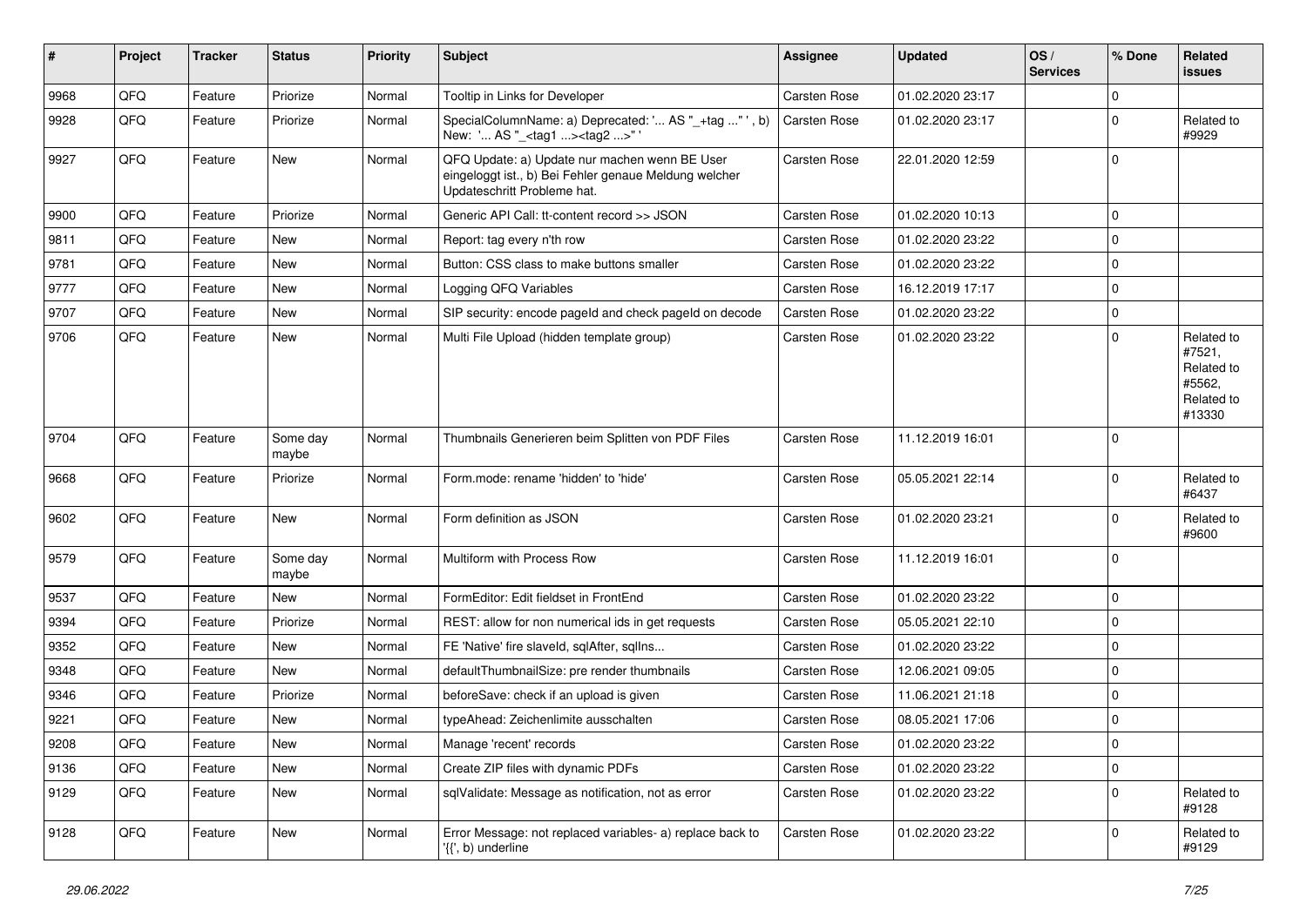| #    | Project | <b>Tracker</b> | <b>Status</b>     | <b>Priority</b> | <b>Subject</b>                                                                                         | <b>Assignee</b>     | <b>Updated</b>   | OS/<br><b>Services</b> | % Done      | Related<br><b>issues</b>                        |
|------|---------|----------------|-------------------|-----------------|--------------------------------------------------------------------------------------------------------|---------------------|------------------|------------------------|-------------|-------------------------------------------------|
| 8975 | QFQ     | Feature        | New               | Normal          | Report Notation: 2.0                                                                                   | Carsten Rose        | 01.02.2020 23:22 |                        | $\Omega$    | Related to<br>#8963                             |
| 8963 | QFQ     | Feature        | Priorize          | Normal          | Setting values in a store: flexible way                                                                | Carsten Rose        | 05.05.2021 22:10 |                        | $\mathbf 0$ | Related to<br>#8975                             |
| 8962 | QFQ     | Feature        | New               | High            | allow for form fields with identical names                                                             | <b>Carsten Rose</b> | 03.05.2021 21:14 |                        | $\mathbf 0$ |                                                 |
| 8894 | QFQ     | Feature        | Some day<br>maybe | Normal          | Documentation Tags Usable in QFQ Application                                                           | Carsten Rose        | 11.12.2019 16:01 |                        | $\Omega$    |                                                 |
| 8892 | QFQ     | Feature        | Some day<br>maybe | Normal          | Display and Edit SQL Comments in Form Editor                                                           | Carsten Rose        | 11.12.2019 16:01 |                        | $\Omega$    |                                                 |
| 8806 | QFQ     | Feature        | <b>New</b>        | Normal          | SQL Function nl2br                                                                                     | Carsten Rose        | 01.02.2020 23:22 |                        | $\mathbf 0$ |                                                 |
| 8719 | QFQ     | Feature        | New               | Normal          | extraButtonLock: add support for 0/1                                                                   | Carsten Rose        | 01.02.2020 23:22 |                        | $\mathbf 0$ |                                                 |
| 8702 | QFQ     | Feature        | <b>New</b>        | Normal          | Load Record which is locked: missing user info                                                         | Carsten Rose        | 11.12.2019 16:16 |                        | $\mathbf 0$ | Related to<br>#9789                             |
| 8586 | QFQ     | Feature        | Some day<br>maybe | Normal          | QFQ: Enhance Error message for 'record not found'                                                      | Carsten Rose        | 16.09.2021 15:10 |                        | $\Omega$    |                                                 |
| 8585 | QFQ     | Feature        | Priorize          | Normal          | Enhance Error message for 'unknown form'                                                               | Carsten Rose        | 01.02.2020 10:13 |                        | $\mathbf 0$ |                                                 |
| 8584 | QFQ     | Feature        | Priorize          | Normal          | FE 'Action' - never assign to Container (except Template<br>Group)                                     | Carsten Rose        | 01.02.2020 10:13 |                        | $\mathbf 0$ |                                                 |
| 8520 | QFQ     | Feature        | Some day<br>maybe | Normal          | Bring QFQ to Composer                                                                                  | <b>Carsten Rose</b> | 16.09.2021 15:10 |                        | $\mathbf 0$ |                                                 |
| 8336 | QFQ     | Feature        | New               | Normal          | Form > modified > Close New: a) Optional disable popup, b)<br>custom text, c) mode on save: close stay | Carsten Rose        | 01.02.2020 23:22 |                        | $\Omega$    | Related to<br>#8335                             |
| 8277 | QFQ     | Feature        | Priorize          | Normal          | fe.parameter.default=                                                                                  | Carsten Rose        | 01.02.2020 23:17 |                        | $\mathbf 0$ | Related to<br>#8113                             |
| 8217 | QFQ     | Feature        | <b>New</b>        | Normal          | if-elseif-else construct                                                                               | Carsten Rose        | 16.03.2021 18:41 |                        | $\mathbf 0$ | Related to<br>#10716                            |
| 8204 | QFQ     | Feature        | Priorize          | High            | Position 'required mark'                                                                               | Carsten Rose        | 16.06.2021 13:44 |                        | $\mathbf 0$ |                                                 |
| 8187 | QFQ     | Feature        | New               | Normal          | Subrecord: enable/hide new button - make new/edit/delete<br>customizeable.                             | Carsten Rose        | 06.03.2021 18:44 |                        | $\mathbf 0$ | Related to<br>#11326                            |
| 8101 | QFQ     | Feature        | Some day<br>maybe | Normal          | Password hash: support further hashing methods                                                         | Carsten Rose        | 16.09.2021 15:10 |                        | $\Omega$    |                                                 |
| 8089 | QFQ     | Feature        | <b>New</b>        | Normal          | Copy/Paste for FormElements                                                                            | Carsten Rose        | 01.02.2020 23:22 |                        | $\pmb{0}$   |                                                 |
| 8082 | QFQ     | Feature        | Priorize          | High            | Contact form without saving record                                                                     | <b>Carsten Rose</b> | 07.12.2021 15:20 |                        | $\Omega$    | Related to<br>#8587,<br><b>Blocks</b><br>#11850 |
| 8044 | QFQ     | Feature        | Priorize          | Normal          | Transaction: a) Form, b) Report                                                                        | Carsten Rose        | 05.05.2021 22:14 |                        | $\mathbf 0$ | Related to<br>#8043                             |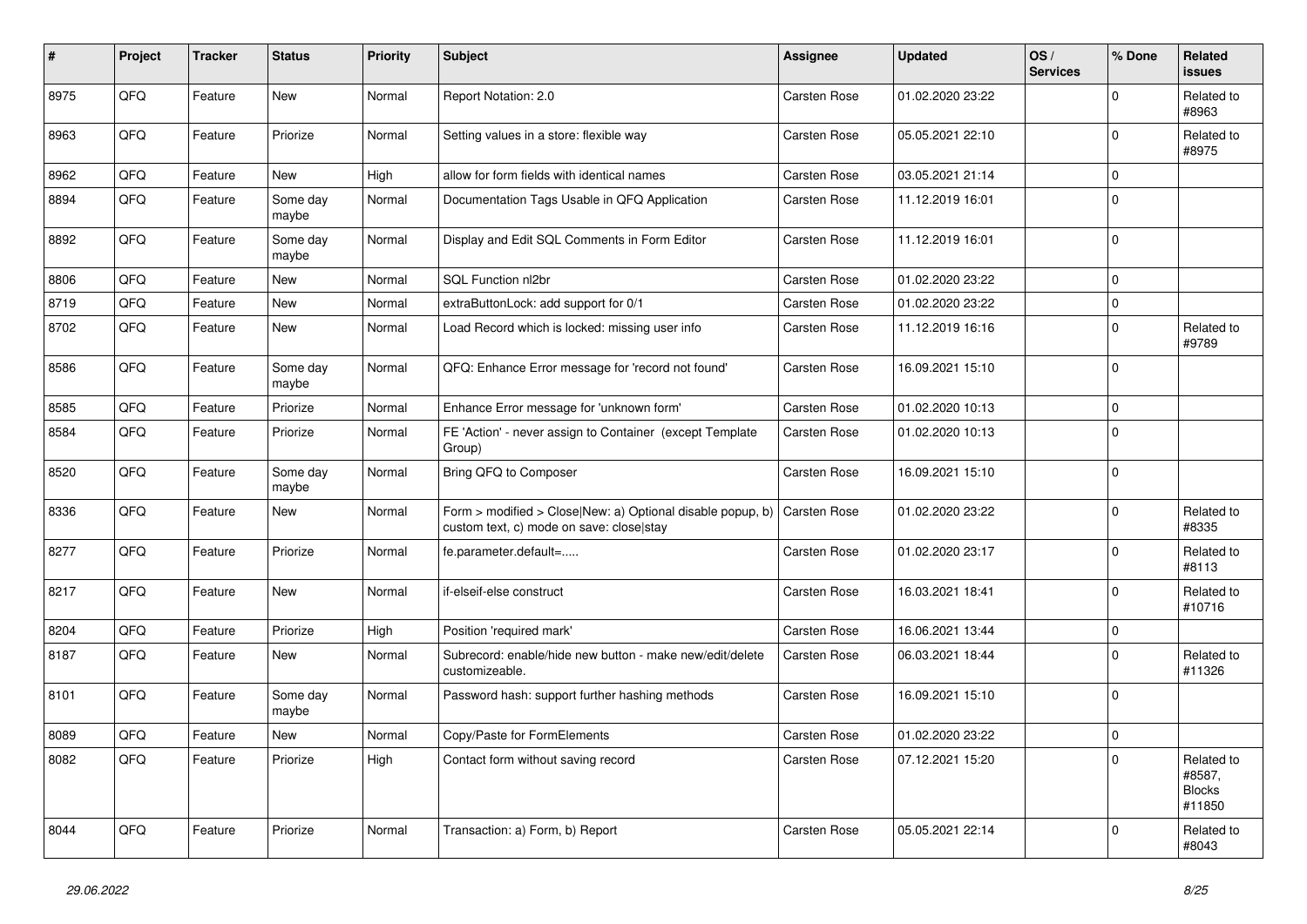| #    | Project | <b>Tracker</b> | <b>Status</b>     | <b>Priority</b> | <b>Subject</b>                                                          | Assignee            | <b>Updated</b>   | OS/<br><b>Services</b> | % Done      | Related<br><b>issues</b> |
|------|---------|----------------|-------------------|-----------------|-------------------------------------------------------------------------|---------------------|------------------|------------------------|-------------|--------------------------|
| 8034 | QFQ     | Feature        | Priorize          | Normal          | FormElement 'data': 22.22.2222 should not be accepted                   | Carsten Rose        | 01.02.2020 10:13 |                        | $\Omega$    |                          |
| 7924 | QFQ     | Feature        | <b>New</b>        | Normal          | Radio/Checkbox with Tooltip                                             | Carsten Rose        | 01.02.2020 23:22 |                        | $\Omega$    |                          |
| 7920 | QFQ     | Feature        | <b>New</b>        | Normal          | FE: Syntax Highlight, Zeinlenumbruch                                    | Carsten Rose        | 01.02.2020 10:03 |                        | $\mathbf 0$ |                          |
| 7850 | QFQ     | Feature        | New               | High            | Upload records: non 'pathFileName' column                               | <b>Carsten Rose</b> | 03.05.2021 21:14 |                        | $\mathbf 0$ |                          |
| 7812 | QFQ     | Feature        | <b>New</b>        | Normal          | FE 'Subrecord' - new option 'subrecordShowFilter',<br>'subrecordPaging' | Carsten Rose        | 01.02.2020 23:22 |                        | $\Omega$    |                          |
| 7683 | QFQ     | Feature        | New               | Normal          | Special column names in '{{ SELECT  AS _link }}' should<br>be detected  | Carsten Rose        | 01.02.2020 23:21 |                        | $\mathbf 0$ |                          |
| 7681 | QFQ     | Feature        | <b>New</b>        | Normal          | Optional switch off 'check for modified record'                         | Carsten Rose        | 01.02.2020 23:21 |                        | $\mathbf 0$ |                          |
| 7660 | QFQ     | Feature        | New               | Normal          | IMAP: import mails to DB, move / delete mails                           | Carsten Rose        | 01.02.2020 09:52 |                        | $\mathbf 0$ |                          |
| 7630 | QFQ     | Feature        | Priorize          | Normal          | detailed error message for simple upload                                | Carsten Rose        | 01.02.2020 10:13 |                        | $\mathbf 0$ |                          |
| 7522 | QFQ     | Feature        | Priorize          | Normal          | Inserting default index.html to folder (Avoid Apache<br>Indexing)       | Carsten Rose        | 01.02.2020 10:13 |                        | $\mathbf 0$ |                          |
| 7521 | QFQ     | Feature        | New               | Normal          | TemplateGroup: fe.type=upload                                           | Carsten Rose        | 01.02.2020 23:21 |                        | $\mathbf 0$ | Related to<br>#9706      |
| 7520 | QFQ     | Feature        | <b>New</b>        | Normal          | QR Code:  AS _qr ( AS _link)                                            | <b>Carsten Rose</b> | 01.02.2020 23:22 |                        | $\Omega$    |                          |
| 7519 | QFQ     | Feature        | New               | Normal          | Select: Multi                                                           | Carsten Rose        | 01.02.2020 23:22 |                        | $\mathbf 0$ |                          |
| 7481 | QFQ     | Feature        | New               | Normal          | Detect 'BaseUrl' automatically                                          | Carsten Rose        | 01.02.2020 23:21 |                        | $\mathbf 0$ |                          |
| 7480 | QFQ     | Feature        | New               | Normal          | Record History (Undo / Redo)                                            | Carsten Rose        | 11.12.2019 16:16 |                        | $\mathbf 0$ | Related to<br>#2361      |
| 7453 | QFQ     | Feature        | Some dav<br>maybe | Normal          | import / export forms QFQ                                               | Carsten Rose        | 16.09.2021 15:10 |                        | $\Omega$    |                          |
| 7452 | QFQ     | Feature        | Some day<br>maybe | Normal          | automate deployment new QFQ version                                     | Carsten Rose        | 16.09.2021 15:10 |                        | $\mathbf 0$ |                          |
| 7342 | QFQ     | Feature        | <b>New</b>        | Normal          | add content = hide this                                                 | <b>Carsten Rose</b> | 01.02.2020 23:21 |                        | $\mathbf 0$ |                          |
| 7336 | QFQ     | Feature        | Some day<br>maybe | Normal          | PDF Upload: disallow PDFs with specific Meta information                | Carsten Rose        | 11.12.2019 16:01 |                        | $\mathbf 0$ |                          |
| 7290 | QFQ     | Feature        | Priorize          | Normal          | FormEditor: title as textarea if LEN(title)>60                          | Carsten Rose        | 01.02.2020 10:13 |                        | $\mathbf 0$ | Blocked by<br>#7682      |
| 7280 | QFQ     | Feature        | <b>New</b>        | Normal          | recently used table                                                     | Carsten Rose        | 01.02.2020 23:21 |                        | $\mathbf 0$ |                          |
| 7239 | QFQ     | Feature        | New               | Normal          | TinyMCE: html tag whitelist                                             | Carsten Rose        | 01.02.2020 23:21 |                        | $\mathbf 0$ | Related to<br>#14320     |
| 7217 | QFQ     | Feature        | Priorize          | Normal          | Download: notice User if `_sip=?` is missing                            | Carsten Rose        | 01.02.2020 10:13 |                        | $\mathbf 0$ |                          |
| 7175 | QFQ     | Feature        | <b>New</b>        | Normal          | Upload: md5 hash as filename                                            | Carsten Rose        | 01.02.2020 23:21 |                        | $\Omega$    |                          |
| 7119 | QFQ     | Feature        | New               | Normal          | Upload: scaleDownWidth, scaleDownHeight                                 | Carsten Rose        | 01.02.2020 23:21 |                        | $\mathbf 0$ |                          |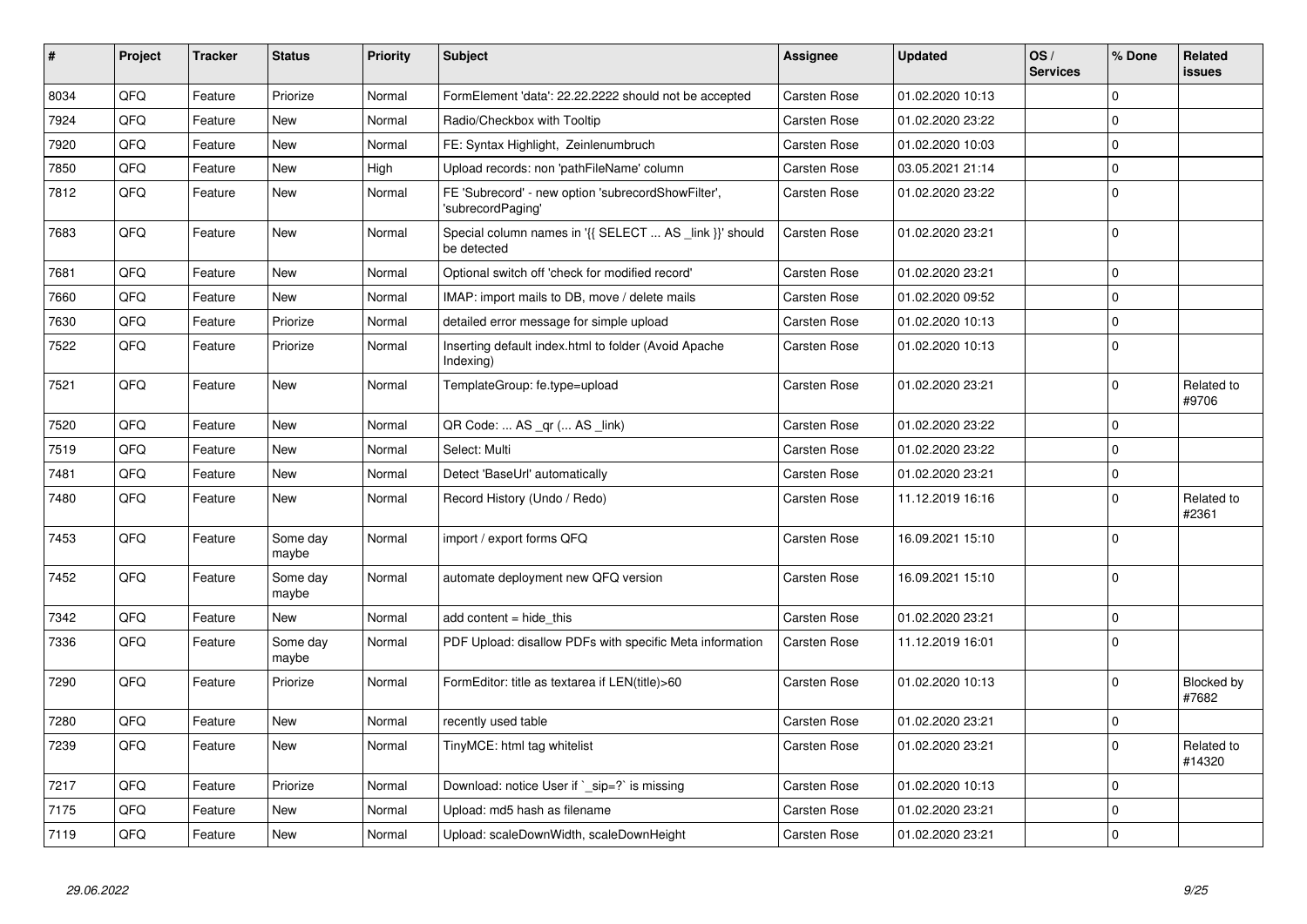| ∦    | Project        | <b>Tracker</b> | <b>Status</b>     | <b>Priority</b> | Subject                                                                                                                      | <b>Assignee</b> | <b>Updated</b>   | OS/<br><b>Services</b> | % Done      | Related<br>issues                           |
|------|----------------|----------------|-------------------|-----------------|------------------------------------------------------------------------------------------------------------------------------|-----------------|------------------|------------------------|-------------|---------------------------------------------|
| 7109 | QFQ            | Feature        | New               | Normal          | Dynamic Updates: row/element hide                                                                                            | Carsten Rose    | 01.02.2020 23:22 |                        | $\Omega$    | Has duplicate<br>#4081                      |
| 7107 | QFQ            | Feature        | Some day<br>maybe | Normal          | Showcase Registration Tool: Anmeldung / Administration :<br>Liste Anmeldungen / Emaileinaldung                               | Carsten Rose    | 11.12.2019 16:01 |                        | $\mathbf 0$ |                                             |
| 7102 | QFQ            | Feature        | New               | Normal          | Comment sign in report: '#' and '--'                                                                                         | Carsten Rose    | 01.02.2020 23:21 |                        | $\mathbf 0$ |                                             |
| 7099 | QFQ            | Feature        | New               | Normal          | Redesign FormEditor                                                                                                          | Carsten Rose    | 01.02.2020 23:21 |                        | $\mathbf 0$ |                                             |
| 6998 | QFQ            | Feature        | Priorize          | Normal          | Form: with debug=on show column information as tooltip of<br>column label                                                    | Carsten Rose    | 01.02.2020 10:13 |                        | $\mathbf 0$ |                                             |
| 6855 | QFQ            | Feature        | <b>New</b>        | Normal          | With {{feUser:U}}!={{feUser:T}}: Save / Delete: only<br>possible with {{feUserSave:U}}='yes' and<br>'{feUserDelete:U}}='yes' | Carsten Rose    | 01.02.2020 23:21 |                        | $\mathbf 0$ |                                             |
| 6765 | QFQ            | Feature        | New               | Normal          | Moeglichkeit via QFQ eigene Logs zu schreiben                                                                                | Carsten Rose    | 01.02.2020 23:21 |                        | $\mathbf 0$ |                                             |
| 6723 | QFQ            | Feature        | <b>New</b>        | Normal          | Report QFQ Installation and Version                                                                                          | Carsten Rose    | 12.06.2021 09:07 |                        | $\mathbf 0$ |                                             |
| 6715 | QFQ            | Feature        | Some day<br>maybe | Normal          | Code-Refactoring: dbArray vereinheitlichen                                                                                   | Carsten Rose    | 11.12.2019 16:02 |                        | $\mathbf 0$ |                                             |
| 6602 | QFQ            | Feature        | New               | Normal          | Formlet: in Report auf Mausklick ein mini-form oeffnen                                                                       | Carsten Rose    | 11.12.2019 16:16 |                        | $\mathbf 0$ |                                             |
| 6594 | QFQ            | Feature        | <b>New</b>        | Normal          | Excel: on download, check if there is a valid sip                                                                            | Carsten Rose    | 01.02.2020 23:21 |                        | $\pmb{0}$   |                                             |
| 6437 | QFQ            | Feature        | New               | Normal          | Neuer Mode Button bei FormElementen                                                                                          | Carsten Rose    | 01.02.2020 23:21 |                        | $\Omega$    | Related to<br>#9668,<br>Blocked by<br>#9678 |
| 6292 | QFQ            | Feature        | New               | Normal          | Download: File speichern mit Hash aber original Filename<br>in der Datenbank vermerken fuer Downloads                        | Carsten Rose    | 01.02.2020 23:21 |                        | $\mathbf 0$ |                                             |
| 6289 | QFQ            | Feature        | New               | Normal          | Form: Log                                                                                                                    | Carsten Rose    | 01.02.2020 23:21 |                        | $\mathbf 0$ |                                             |
| 6261 | QFQ            | Feature        | New               | Normal          | Persistent SIP                                                                                                               | Carsten Rose    | 12.06.2021 09:07 |                        | $\mathbf 0$ | Related to<br>#10819                        |
| 6250 | QFQ            | Feature        | In Progress       | Normal          | Enhance layout: a) Subrecord, b) Subrecord-Title                                                                             | Carsten Rose    | 01.02.2020 23:22 |                        | $\mathbf 0$ | Related to<br>#5391                         |
| 5983 | QFQ            | Feature        | Some day<br>maybe | Normal          | Form Submit (save & update): normalize date/-time FE                                                                         | Carsten Rose    | 01.02.2020 23:19 |                        | $\mathbf 0$ |                                             |
| 5942 | QFQ            | Feature        | Priorize          | Normal          | 'L' and 'type': append to links, generate via '_link' by using<br>'u:' .                                                     | Carsten Rose    | 01.02.2020 10:13 |                        | $\mathbf 0$ |                                             |
| 5894 | QFO            | Feature        | Feedback          | Normal          | Typeahead in Report: show/hide rows dynamically                                                                              | Carsten Rose    | 18.02.2022 08:50 |                        | $\mathbf 0$ | Related to<br>#5893,<br>Related to<br>#5885 |
| 5852 | QFO            | Feature        | Some day<br>maybe | Normal          | Logging: mail.log / sql.log - im FE anzeigen und via AJAX<br>aktualisieren                                                   | Carsten Rose    | 01.02.2020 23:19 |                        | $\mathbf 0$ | Related to<br>#5885                         |
| 5782 | $\mathsf{QFQ}$ | Feature        | New               | Normal          | NextCloud API                                                                                                                | Carsten Rose    | 01.02.2020 10:02 |                        | $\pmb{0}$   |                                             |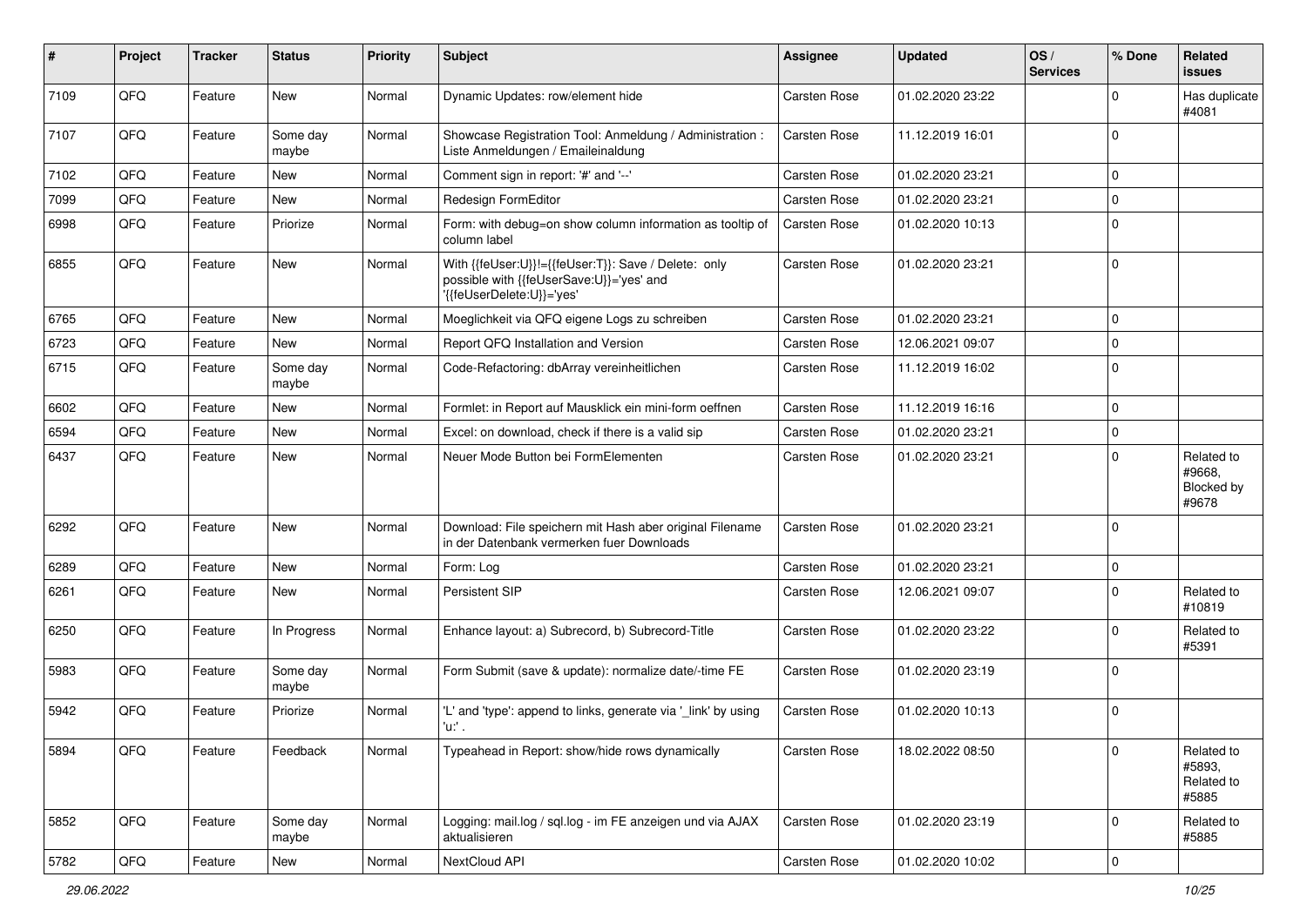| #    | Project | <b>Tracker</b> | <b>Status</b>     | <b>Priority</b> | <b>Subject</b>                                                                                     | <b>Assignee</b>     | <b>Updated</b>   | OS/<br><b>Services</b> | % Done      | Related<br><b>issues</b>                    |
|------|---------|----------------|-------------------|-----------------|----------------------------------------------------------------------------------------------------|---------------------|------------------|------------------------|-------------|---------------------------------------------|
| 5715 | QFQ     | Feature        | <b>New</b>        | High            | PDF Caching                                                                                        | Carsten Rose        | 03.05.2021 21:14 |                        | $\Omega$    | Related to<br>#5851,<br>Related to<br>#6357 |
| 5695 | QFQ     | Feature        | In Progress       | Normal          | Multiform                                                                                          | Carsten Rose        | 02.01.2021 18:38 |                        | $\Omega$    |                                             |
| 5665 | QFQ     | Feature        | Some day<br>maybe | Normal          | Versuch das '{{!' nicht mehr noetig ist.                                                           | Carsten Rose        | 01.02.2020 23:20 |                        | $\Omega$    | Related to<br>#7432,<br>Related to<br>#7434 |
| 5579 | QFQ     | Feature        | Some day<br>maybe | Normal          | Enhance Doc / Presentation: variable type 'link column type'                                       | Carsten Rose        | 01.02.2020 23:19 |                        | $\Omega$    |                                             |
| 5548 | QFQ     | Feature        | Some day<br>maybe | Normal          | 801 Textfiles/Scriptfiles als Thumbnail                                                            | Carsten Rose        | 07.03.2022 16:26 |                        | $\Omega$    |                                             |
| 5480 | QFQ     | Feature        | Some day<br>maybe | Normal          | QFQ: Dokumentation mit Screenshots versehen                                                        | Carsten Rose        | 01.02.2020 23:20 |                        | $\mathbf 0$ | Related to<br>#9879                         |
| 5428 | QFQ     | Feature        | Some day<br>maybe | Normal          | secure thumbnail: late render on access.                                                           | Carsten Rose        | 01.02.2020 23:20 |                        | $\Omega$    |                                             |
| 5345 | QFQ     | Feature        | <b>New</b>        | Normal          | Report: UPDATE / INSERT / DELETE statements should<br>trigger subqueries, depending on the result. | <b>Carsten Rose</b> | 27.05.2020 16:11 |                        | $\Omega$    |                                             |
| 5132 | QFQ     | Feature        | Some day<br>maybe | Normal          | Error Message sendmail missing attachment: more details                                            | Carsten Rose        | 01.02.2020 23:19 |                        | 0           |                                             |
| 5131 | QFQ     | Feature        | New               | Normal          | Activate Spin Gear ('wait/busy' indicator) via LINK attribute                                      | Carsten Rose        | 01.02.2020 23:21 |                        | $\Omega$    |                                             |
| 4956 | QFQ     | Feature        | Some day<br>maybe | Normal          | Sendmail: Benutzerdefinierte Headers                                                               | Carsten Rose        | 11.12.2019 16:02 |                        | $\Omega$    |                                             |
| 4872 | QFQ     | Feature        | Some day<br>maybe | Normal          | Fields of Typo3 page available in STORE TYPO3                                                      | Carsten Rose        | 01.02.2020 23:19 |                        | $\mathbf 0$ |                                             |
| 4869 | QFQ     | Feature        | Some day<br>maybe | Normal          | Dynamic Update (show, hide, readonly?, required?) for<br><b>Template Group Elements</b>            | Carsten Rose        | 01.02.2020 23:19 |                        | $\Omega$    | Related to<br>#4865                         |
| 4839 | QFQ     | Feature        | Some day<br>maybe | Normal          | qfq-handle in <head> Abschnitt</head>                                                              | Carsten Rose        | 11.12.2019 16:02 |                        | $\Omega$    |                                             |
| 4757 | QFQ     | Feature        | Some day<br>maybe | Normal          | Test subrecord: download links ok? Links ok?                                                       | Carsten Rose        | 01.02.2020 23:20 |                        | $\Omega$    |                                             |
| 4652 | QFQ     | Feature        | Some day<br>maybe | Normal          | UZH CD: Weiterleitung auf benutzerdefinierte 403/404 Seite                                         | <b>Carsten Rose</b> | 01.02.2020 23:20 |                        | $\Omega$    |                                             |
| 4650 | QFQ     | Feature        | Some day<br>maybe | Normal          | Convert html to doc/rtf                                                                            | Carsten Rose        | 01.02.2020 23:20 |                        | $\Omega$    | Related to<br>#10704                        |
| 4606 | QFQ     | Feature        | Some day<br>maybe | Normal          | link: qualifier to render bootstrap button                                                         | Carsten Rose        | 01.02.2020 23:19 |                        | $\Omega$    |                                             |
| 4413 | QFQ     | Feature        | New               | Normal          | fieldset: show/hidden, modeSql, dynamicUpdate                                                      | Carsten Rose        | 09.02.2022 15:19 |                        | $\Omega$    |                                             |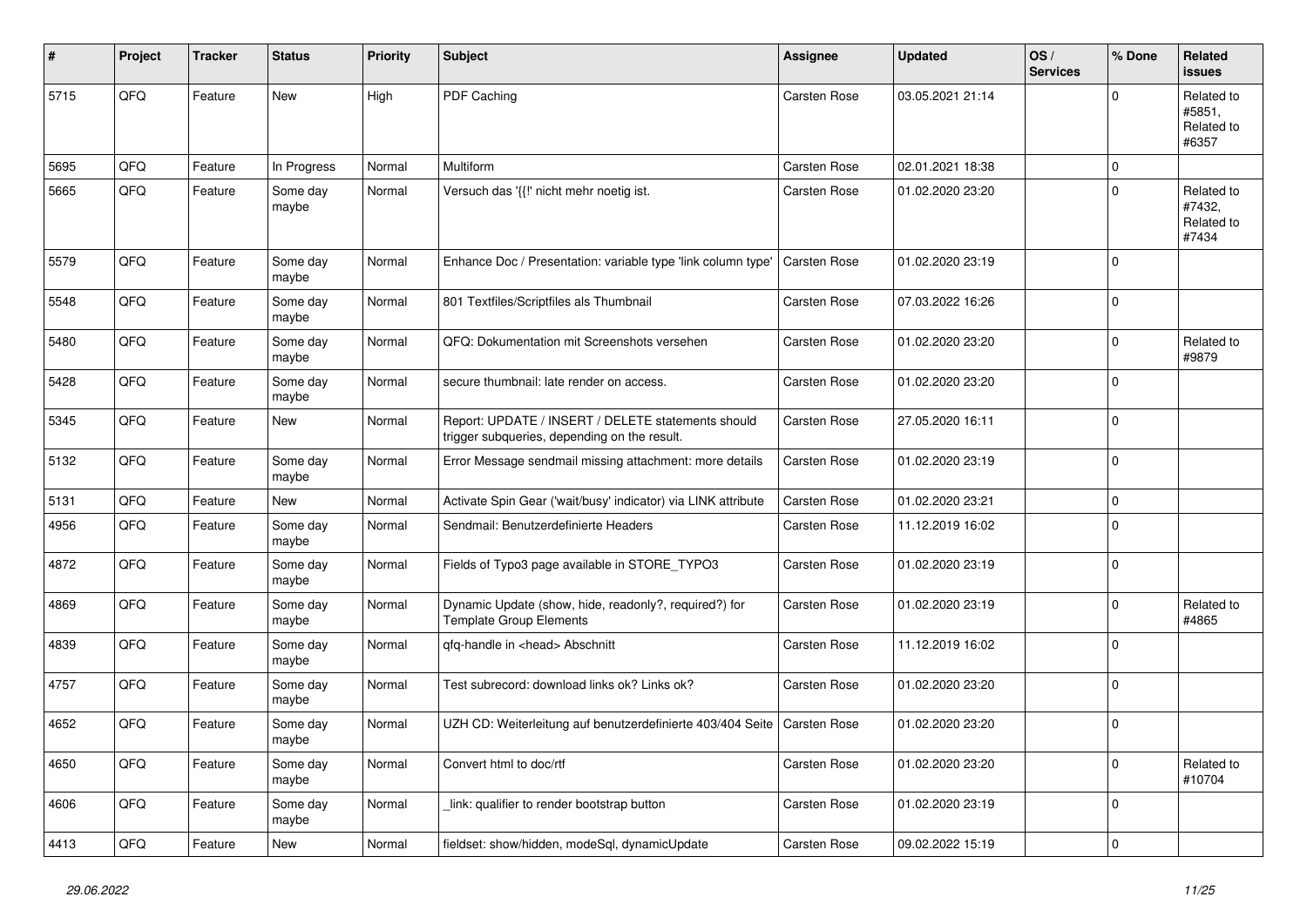| #    | Project | <b>Tracker</b> | <b>Status</b>     | <b>Priority</b> | <b>Subject</b>                                                                                                          | Assignee     | <b>Updated</b>   | OS/<br><b>Services</b> | % Done      | Related<br><b>issues</b>                    |
|------|---------|----------------|-------------------|-----------------|-------------------------------------------------------------------------------------------------------------------------|--------------|------------------|------------------------|-------------|---------------------------------------------|
| 4365 | QFQ     | Feature        | Some day<br>maybe | Normal          | Multi Language: new way of config                                                                                       | Carsten Rose | 01.02.2020 23:20 |                        | $\Omega$    |                                             |
| 4349 | QFQ     | Feature        | Some day<br>maybe | Normal          | link download: downloaded external URL to<br>deliver/concatenate - check mimetipe and handle it correctly               | Carsten Rose | 11.12.2019 16:02 |                        | $\mathbf 0$ |                                             |
| 4343 | QFQ     | Feature        | Some day<br>maybe | Normal          | Link: Classifier to add 'attributes'                                                                                    | Carsten Rose | 01.02.2020 23:20 |                        | $\mathbf 0$ | Related to<br>#14077                        |
| 4330 | QFQ     | Feature        | Some day<br>maybe | Normal          | Error Message: report missing {{ / }} in sqlUpdate, sqlInsert,<br>sqlDelete, sqlAfter, sqlBefore in FE action elements. | Carsten Rose | 01.02.2020 23:20 |                        | $\Omega$    |                                             |
| 4259 | QFQ     | Feature        | Some day<br>maybe | Normal          | Instant trigger a cron job                                                                                              | Carsten Rose | 11.12.2019 16:03 |                        | $\mathbf 0$ |                                             |
| 4258 | QFO     | Feature        | Some day<br>maybe | High            | <b>System Defaults: Forms</b>                                                                                           | Carsten Rose | 03.05.2021 21:14 |                        | $\pmb{0}$   |                                             |
| 4250 | QFQ     | Feature        | New               | Normal          | AutoCron in QFQ via PHP                                                                                                 | Carsten Rose | 01.02.2020 23:21 |                        | $\Omega$    | Related to<br>#3292,<br>Related to<br>#3291 |
| 4197 | QFQ     | Feature        | Some day<br>maybe | Normal          | Unit Test fuer JSON Stream von QuickFormQuery.php ><br>doForm()                                                         | Carsten Rose | 11.12.2019 16:03 |                        | $\mathbf 0$ |                                             |
| 4082 | QFQ     | Feature        | New               | Normal          | Dynamic Update: modeSql - useful default                                                                                | Carsten Rose | 01.02.2020 23:22 |                        | $\pmb{0}$   |                                             |
| 4050 | QFQ     | Feature        | New               | Normal          | sql.log: 1) FormElement ID which causes a specific action,<br>2) Result in the same row.                                | Carsten Rose | 15.04.2020 11:35 |                        | $\mathbf 0$ | Related to<br>#5458                         |
| 4026 | QFQ     | Feature        | Some day<br>maybe | Normal          | sqlLog.sql: log number of FE.id                                                                                         | Carsten Rose | 11.12.2019 16:03 |                        | $\pmb{0}$   | Related to<br>#5458                         |
| 4023 | QFQ     | Feature        | New               | Normal          | prepared statements - FE action: salveld, sqllnsert,<br>sglUpdate, sglDelete, sglBefore, sglAfter                       | Carsten Rose | 11.12.2019 16:15 |                        | $\Omega$    |                                             |
| 4018 | QFQ     | Feature        | Some day<br>maybe | Normal          | typeahead: solve problem with potential long query<br>parameter                                                         | Carsten Rose | 11.12.2019 16:03 |                        | $\mathbf 0$ |                                             |
| 3991 | QFQ     | Feature        | Some day<br>maybe | Normal          | report: Columnname '_skipWrap' skips 'fbeg', 'fend'                                                                     | Carsten Rose | 11.12.2019 16:03 |                        | $\mathbf 0$ |                                             |
| 3990 | QFQ     | Feature        | Some day<br>maybe | High            | custom class definition: add space automatically                                                                        | Carsten Rose | 03.05.2021 21:14 |                        | $\mathbf 0$ |                                             |
| 3967 | QFQ     | Feature        | Some day<br>maybe | High            | Report: Checkbox, Radio, Dropdown, Input welches ohne<br>Submit funktioniert - 'Inline-Form'                            | Carsten Rose | 03.05.2021 21:14 |                        | $\mathbf 0$ |                                             |
| 3947 | QFQ     | Feature        | Some day<br>maybe | Normal          | Attack detectect: logout current user                                                                                   | Carsten Rose | 11.12.2019 16:03 |                        | $\mathbf 0$ | Related to<br>#5458,<br>Related to<br>#6299 |
| 3942 | QFQ     | Feature        | Some day<br>maybe | Normal          | Action Elemente: neu generierte IDs via FE weitergeben                                                                  | Carsten Rose | 11.12.2019 16:03 |                        | $\Omega$    | Related to<br>#3941                         |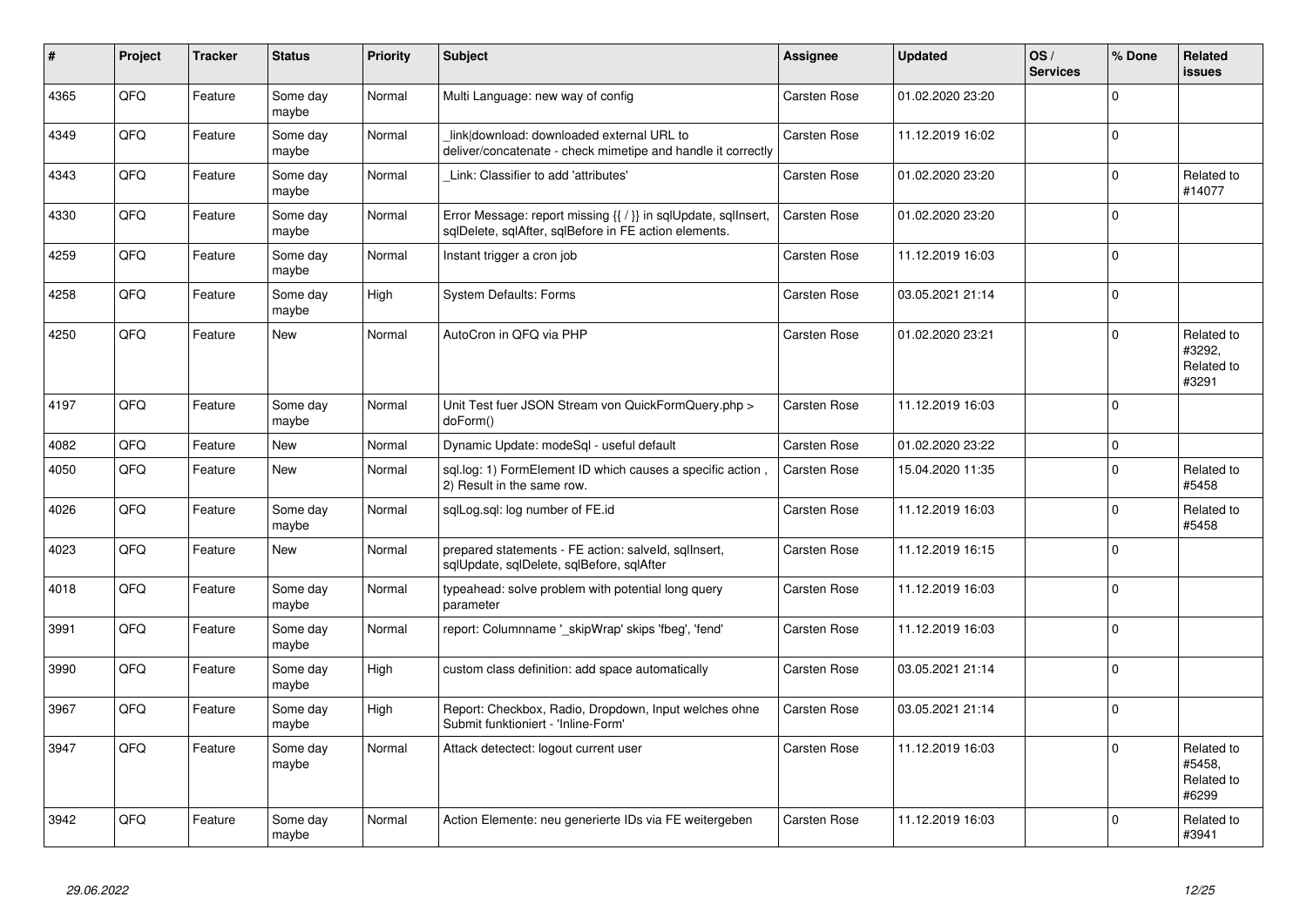| $\vert$ # | Project | <b>Tracker</b> | <b>Status</b>     | <b>Priority</b> | <b>Subject</b>                                                                                                                               | <b>Assignee</b> | <b>Updated</b>   | OS/<br><b>Services</b> | % Done      | Related<br><b>issues</b>                    |
|-----------|---------|----------------|-------------------|-----------------|----------------------------------------------------------------------------------------------------------------------------------------------|-----------------|------------------|------------------------|-------------|---------------------------------------------|
| 3941      | QFQ     | Feature        | Some day<br>maybe | Normal          | sqlAfter: es sollten mehrere moeglich sein                                                                                                   | Carsten Rose    | 11.12.2019 16:03 |                        | $\Omega$    | Related to<br>#3942                         |
| 3905      | QFQ     | Feature        | Some day<br>maybe | Normal          | Documentation: Best Practice anhand eines Online<br>Bewerbungstools                                                                          | Carsten Rose    | 11.12.2019 16:03 |                        | $\Omega$    |                                             |
| 3900      | QFQ     | Feature        | Some day<br>maybe | Normal          | Extend documentation of 'Copy / Paste'                                                                                                       | Carsten Rose    | 11.12.2019 16:03 |                        | 0           | Related to<br>#3899                         |
| 3877      | QFQ     | Feature        | Some day<br>maybe | Normal          | FormEditor: die Felder die aktuell nicht gebraucht werden<br>nur auf readonly/disabled setzen (nicht ausblenden > das<br>irritiert.          | Carsten Rose    | 11.12.2019 16:03 |                        | $\Omega$    |                                             |
| 3867      | QFQ     | Feature        | Priorize          | Normal          | Readonly Formular: Template Groups add/delete<br>ausbeldnen                                                                                  | Carsten Rose    | 05.05.2021 22:12 |                        | $\mathbf 0$ |                                             |
| 3864      | QFQ     | Feature        | New               | Normal          | Encrypt / decrypt field                                                                                                                      | Carsten Rose    | 08.03.2021 18:08 |                        | $\Omega$    |                                             |
| 3848      | QFQ     | Feature        | Some day<br>maybe | High            | Antivirus check fuer Upload files in gfg?                                                                                                    | Carsten Rose    | 03.05.2021 21:14 |                        | $\mathbf 0$ | Related to<br>#4131                         |
| 3727      | QFQ     | Feature        | <b>New</b>        | High            | Security: Session Hijacking erschweren                                                                                                       | Carsten Rose    | 03.05.2021 21:14 |                        | $\Omega$    |                                             |
| 3708      | QFQ     | Feature        | Some day<br>maybe | Normal          | Form: input - 'specialchars', 'none'  gewisse tags<br>erlauben, andere verbieten                                                             | Carsten Rose    | 11.12.2019 16:02 |                        | $\Omega$    | Related to<br>#14320                        |
| 3677      | QFQ     | Feature        | Some day<br>maybe | Normal          | wkhtmitopdf: FE User access prohibited, if client IP changes<br>\$TYPO3_CONF_VARS[FE][lockIP]                                                | Carsten Rose    | 11.12.2019 16:02 |                        | $\Omega$    |                                             |
| 3666      | QFQ     | Feature        | Some day<br>maybe | Normal          | a) Performance Messung: mysql real escape string() im<br>Vergleich zu str_replace(), b) doppeltes Aufrufen von<br>mysgl real escape string() | Carsten Rose    | 11.12.2019 16:02 |                        | $\Omega$    |                                             |
| 3537      | QFQ     | Feature        | Some day<br>maybe | Low             | SHOW COLUMNS FROM tableName - Extend '{{!'<br>definition                                                                                     | Carsten Rose    | 11.12.2019 16:02 |                        | $\Omega$    |                                             |
| 3504      | QFQ     | Feature        | <b>New</b>        | Normal          | Logging: welche Action FEs werden wann wie ausgefuehrt                                                                                       | Carsten Rose    | 01.02.2020 23:21 |                        | $\Omega$    | Related to<br>#5458,<br>Related to<br>#4092 |
| 3458      | QFQ     | Feature        | Some day<br>maybe | Normal          | Display 'Edit Form Element'-Checkbox on form: should<br>depend on FE Group                                                                   | Carsten Rose    | 11.12.2019 16:02 |                        | $\Omega$    | Related to<br>#3447                         |
| 3457      | QFQ     | Feature        | Some day<br>maybe | Normal          | LDAP: concat multi values to one single entry                                                                                                | Carsten Rose    | 11.12.2019 16:02 |                        | $\Omega$    |                                             |
| 3432      | QFQ     | Feature        | New               | Normal          | subrecord: dynamicUpdate                                                                                                                     | Carsten Rose    | 11.06.2020 21:10 |                        | $\Omega$    | Related to<br>#5691                         |
| 3385      | QFQ     | Feature        | Some day<br>maybe | Normal          | templateGroup: insert/update/delete non primary records                                                                                      | Carsten Rose    | 11.12.2019 16:02 |                        | $\Omega$    |                                             |
| 3350      | QFQ     | Feature        | Some day<br>maybe | Normal          | FormEditor: Hilfetext hinter 'checktype'                                                                                                     | Carsten Rose    | 11.12.2019 16:02 |                        | $\Omega$    |                                             |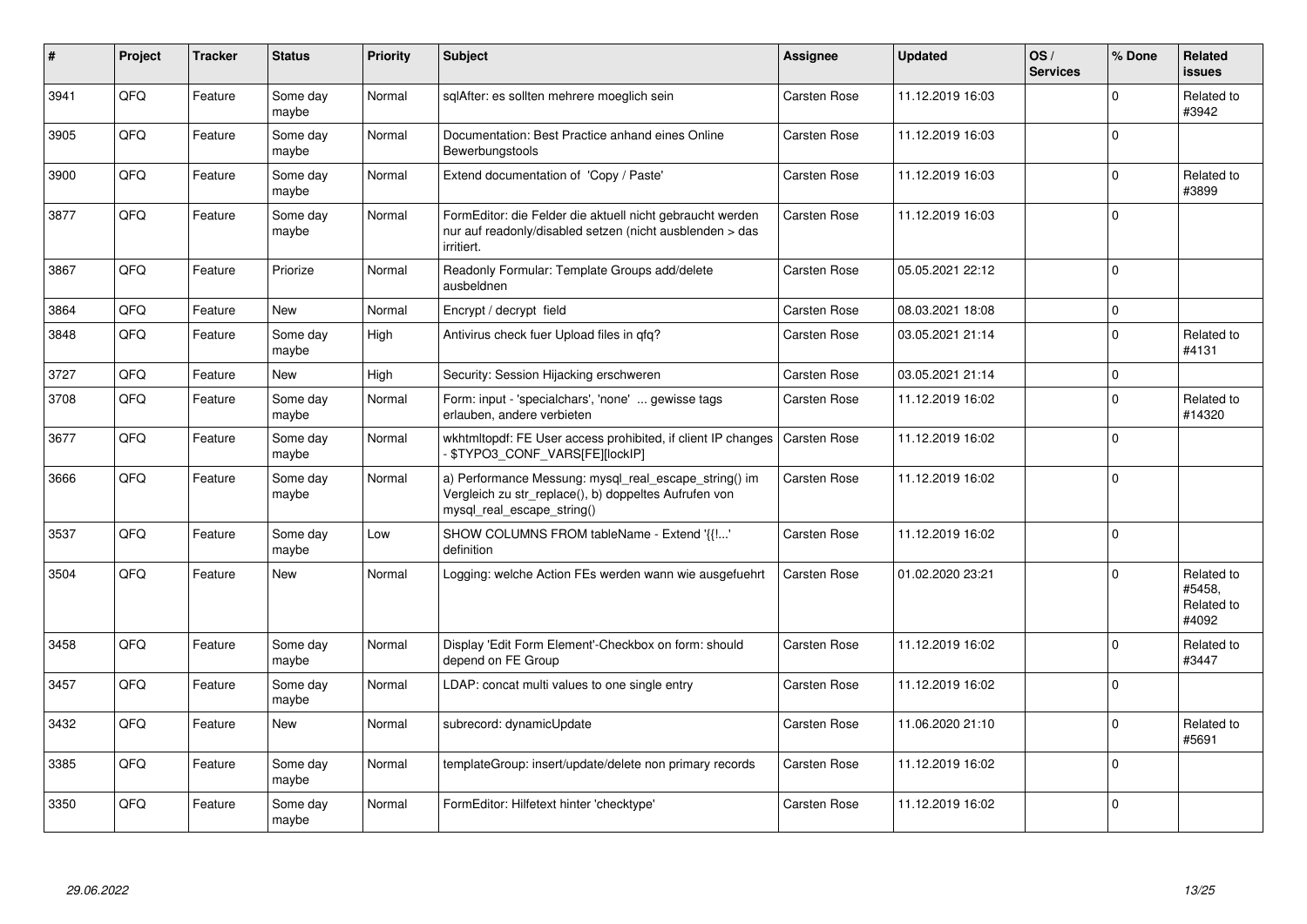| $\#$  | Project | <b>Tracker</b> | <b>Status</b>     | <b>Priority</b> | <b>Subject</b>                                                                                                     | Assignee     | <b>Updated</b>   | OS/<br><b>Services</b> | % Done      | Related<br>issues                           |
|-------|---------|----------------|-------------------|-----------------|--------------------------------------------------------------------------------------------------------------------|--------------|------------------|------------------------|-------------|---------------------------------------------|
| 3332  | QFQ     | Feature        | Some day<br>maybe | Normal          | Uploads: Thumbnails, Details zum hochgeladenen File                                                                | Carsten Rose | 11.12.2019 16:02 |                        | $\Omega$    | Related to<br>#3264,<br>Related to<br>#5333 |
| 3331  | QFQ     | Feature        | Some day<br>maybe | Normal          | Default Tooltip fuer _page? Links: mit Form und Record ID                                                          | Carsten Rose | 11.12.2019 16:02 |                        | $\Omega$    |                                             |
| 3291  | QFQ     | Feature        | Some day<br>maybe | Normal          | AutoCron websiteToken                                                                                              | Carsten Rose | 11.12.2019 16:02 |                        | $\Omega$    | Related to<br>#4250                         |
| 3285  | QFQ     | Feature        | Some day<br>maybe | Normal          | Zeichenlimit pro Feld: textarea / editor                                                                           | Carsten Rose | 11.12.2019 16:02 |                        | $\Omega$    |                                             |
| 3273  | QFQ     | Feature        | Some day<br>maybe | Low             | Dirty Flag in Form                                                                                                 | Carsten Rose | 11.12.2019 16:02 |                        | $\Omega$    |                                             |
| 3267  | QFQ     | Feature        | Some day<br>maybe | Normal          | 2 Forms auf einer Seite: real + Read only                                                                          | Carsten Rose | 11.12.2019 16:03 |                        | $\Omega$    |                                             |
| 3216  | QFQ     | Feature        | Some day<br>maybe | Normal          | dynamic update für checkbox label2                                                                                 | Carsten Rose | 11.12.2019 16:03 |                        | $\Omega$    | Related to<br>#2081                         |
| 2995  | QFQ     | Feature        | Some day<br>maybe | Normal          | Dropdown JQuery Plugin: 'chosen' - Moeglichkeit um Select<br>Listen mehr Funktion zu geben. Kein Bootstrap noetig. | Carsten Rose | 11.12.2019 16:03 |                        | $\Omega$    |                                             |
| 2361  | QFQ     | Feature        | New               | Normal          | Logging wer/wann/wo welches Formular aufgerufen hat                                                                | Carsten Rose | 11.12.2019 16:15 |                        | $\Omega$    | Related to<br>#4432,<br>Related to<br>#7480 |
| 2084  | QFQ     | Feature        | Some day<br>maybe | Normal          | Mailto mit encryption: Subrecord                                                                                   | Carsten Rose | 11.12.2019 16:03 |                        | $\Omega$    | Related to<br>#2082                         |
| 1946  | QFQ     | Feature        | Some day<br>maybe | Normal          | Kontrolle ob der ReadOnly Modus bei den<br>Formularelementen korrekt implementiert ist                             | Carsten Rose | 11.12.2019 16:03 |                        | $\Omega$    |                                             |
| 1635  | QFQ     | Feature        | Some day<br>maybe | Normal          | QFQ Extension content record: weitere Optionen<br>einblenden.                                                      | Carsten Rose | 11.12.2019 16:03 |                        | $\mathbf 0$ |                                             |
| 14323 | QFQ     | Bug            | In Progress       | Normal          | Report: render=both single - no impact                                                                             | Carsten Rose | 19.06.2022 18:31 |                        | $\mathbf 0$ |                                             |
| 14305 | QFQ     | <b>Bug</b>     | New               | Normal          | Inline Report editing does not create history entries                                                              | Carsten Rose | 10.06.2022 11:55 |                        | $\Omega$    |                                             |
| 14304 | QFQ     | <b>Bug</b>     | New               | Normal          | table sorter view safer does not work                                                                              | Carsten Rose | 10.06.2022 11:49 |                        | $\mathbf 0$ |                                             |
| 14283 | QFQ     | <b>Bug</b>     | Priorize          | Normal          | HEIC / HEIF convert doesn't trigger                                                                                | Carsten Rose | 19.06.2022 16:37 |                        | $\Omega$    |                                             |
| 14233 | QFQ     | <b>Bug</b>     | New               | Normal          | AS link: question - HTML is not rendered                                                                           | Carsten Rose | 28.05.2022 11:02 |                        | $\Omega$    |                                             |
| 14175 | QFQ     | <b>Bug</b>     | In Progress       | Normal          | Opening a form with no QFQ Session cookie fails                                                                    | Carsten Rose | 03.06.2022 10:40 |                        | 0           |                                             |
| 14091 | QFQ     | <b>Bug</b>     | New               | Normal          | inconsistent template path for twig                                                                                | Carsten Rose | 19.04.2022 18:36 |                        | 0           |                                             |
| 14077 | QFQ     | <b>Bug</b>     | New               | Normal          | As _link: Attribute 'class' missing by r:1 and r:3 - but should<br>set                                             | Carsten Rose | 28.05.2022 11:02 |                        | 0           | Related to<br>#5342,<br>Related to<br>#4343 |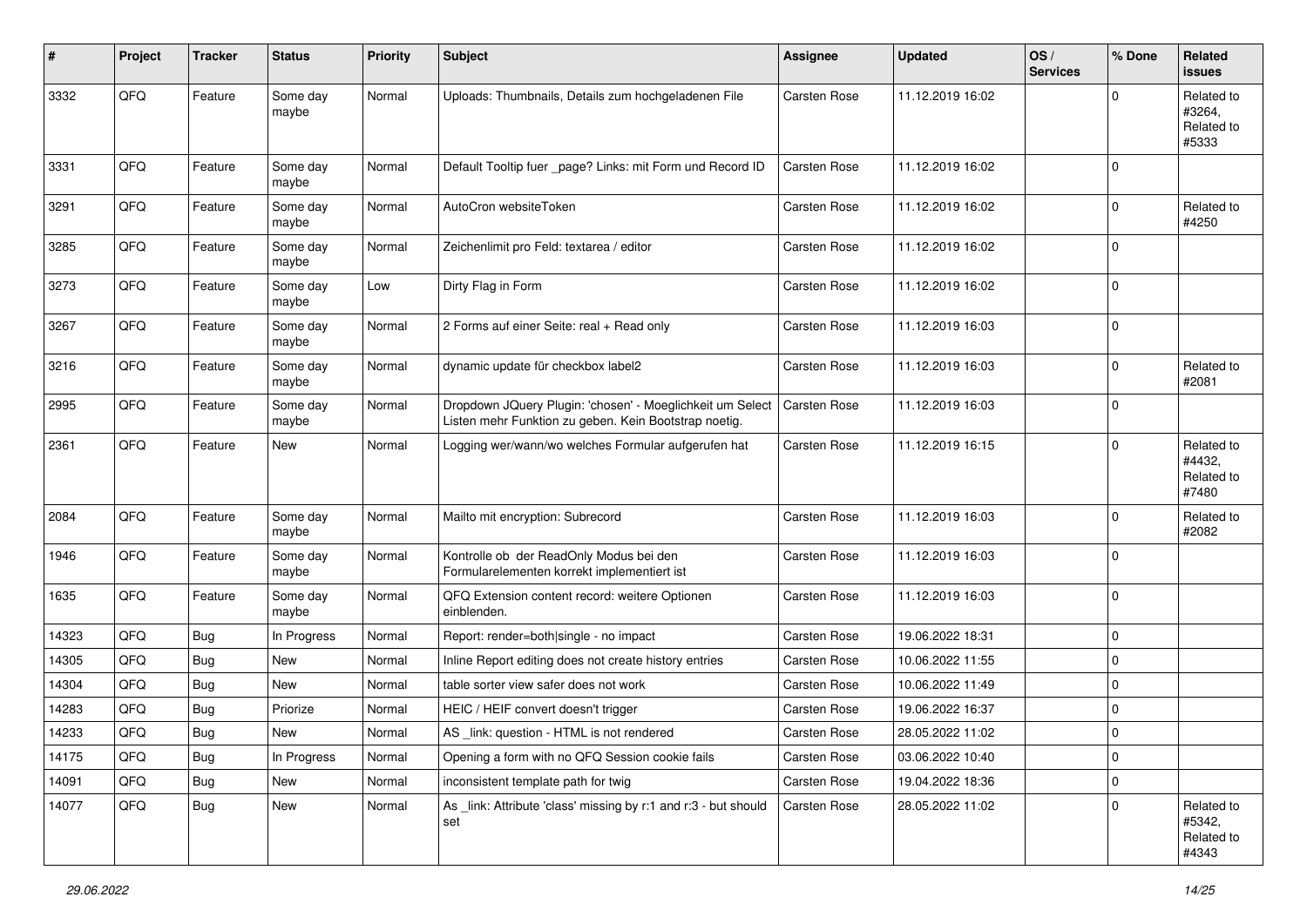| #     | Project | <b>Tracker</b> | <b>Status</b> | <b>Priority</b> | Subject                                                                                                                                             | Assignee            | <b>Updated</b>   | OS/<br><b>Services</b> | % Done      | Related<br>issues                             |
|-------|---------|----------------|---------------|-----------------|-----------------------------------------------------------------------------------------------------------------------------------------------------|---------------------|------------------|------------------------|-------------|-----------------------------------------------|
| 13706 | QFQ     | <b>Bug</b>     | New           | Normal          | Wrong CheckType in FieldElement LastStatus of Form Cron                                                                                             | <b>Carsten Rose</b> | 21.01.2022 18:20 |                        | $\Omega$    |                                               |
| 13659 | QFQ     | Bug            | New           | Normal          | wrong sanitize class applied to R-store                                                                                                             | Carsten Rose        | 15.01.2022 14:23 |                        | $\Omega$    |                                               |
| 13592 | QFQ     | <b>Bug</b>     | <b>New</b>    | Normal          | QFQ Build Queue: das vergeben von Tags klappt nicht. Es<br>werden keine Releases gebaut.                                                            | Carsten Rose        | 19.03.2022 17:45 |                        | $\Omega$    |                                               |
| 13460 | QFQ     | Bug            | New           | Normal          | Doc: Password set/reset  password should not processed<br>with 'html encode'                                                                        | <b>Carsten Rose</b> | 19.03.2022 17:46 |                        | $\Omega$    |                                               |
| 13451 | QFQ     | <b>Bug</b>     | <b>New</b>    | Normal          | Character Counter / Max Character: Problem in Safari                                                                                                | Carsten Rose        | 15.04.2022 17:18 |                        | $\mathbf 0$ |                                               |
| 13332 | QFQ     | Bug            | New           | Normal          | Multi Form: Required Felder werden visuell nicht markiert.                                                                                          | <b>Carsten Rose</b> | 19.03.2022 17:47 |                        | $\Omega$    |                                               |
| 13331 | QFQ     | <b>Bug</b>     | New           | Normal          | Multi Form: Clear Icon misplaced                                                                                                                    | Carsten Rose        | 19.03.2022 17:47 |                        | $\Omega$    |                                               |
| 12974 | QFQ     | Bug            | New           | High            | Sanitize Queries in Action-Elements                                                                                                                 | <b>Carsten Rose</b> | 07.12.2021 17:19 |                        | $\Omega$    |                                               |
| 12716 | QFQ     | <b>Bug</b>     | New           | Normal          | template group: Pattern only applied to first instance                                                                                              | <b>Carsten Rose</b> | 19.03.2022 17:47 |                        | $\mathbf 0$ |                                               |
| 12714 | QFQ     | Bug            | New           | Normal          | Conversion of GIF to PDF broken when GIF contains Alpha.                                                                                            | Carsten Rose        | 19.03.2022 17:49 |                        | $\Omega$    |                                               |
| 12702 | QFQ     | Bug            | New           | High            | templateGroup: broken in multiDb Setup                                                                                                              | Carsten Rose        | 14.12.2021 16:02 |                        | $\Omega$    |                                               |
| 12670 | QFQ     | Bug            | New           | High            | Dropdown-Menu classes können nicht mehr angegeben<br>werden                                                                                         | <b>Carsten Rose</b> | 07.12.2021 17:19 |                        | $\Omega$    |                                               |
| 12581 | QFQ     | <b>Bug</b>     | New           | Normal          | Form.forward=close: Record 'new' in new browser tab ><br>save (& close) >> Form is not reloaded with new created<br>record id and stays in mode=new | <b>Carsten Rose</b> | 19.03.2022 17:48 |                        | $\Omega$    |                                               |
| 12546 | QFQ     | Bug            | Feedback      | Normal          | Branch 'Development' - Unit Tests mit dirty workaround<br>angepasst                                                                                 | Carsten Rose        | 19.03.2022 17:48 |                        | $\Omega$    |                                               |
| 12545 | QFQ     | Bug            | <b>New</b>    | Urgent          | sql.log not created / updated                                                                                                                       | Carsten Rose        | 14.12.2021 16:02 |                        | $\Omega$    |                                               |
| 12520 | QFQ     | Bug            | New           | Normal          | Switch FE User: still active even FE User session expired                                                                                           | <b>Carsten Rose</b> | 19.03.2022 17:48 |                        | $\Omega$    |                                               |
| 12513 | QFQ     | <b>Bug</b>     | New           | High            | Implement server side check of maxlength                                                                                                            | Carsten Rose        | 07.12.2021 17:19 |                        | $\mathbf 0$ |                                               |
| 12512 | QFQ     | Bug            | New           | Normal          | Some MySQL Installation can't use 'stored procedures'                                                                                               | Carsten Rose        | 19.03.2022 17:48 |                        | $\Omega$    |                                               |
| 12468 | QFQ     | <b>Bug</b>     | New           | Urgent          | Form: update Form.title after save                                                                                                                  | Carsten Rose        | 03.05.2021 21:12 |                        | $\mathbf 0$ |                                               |
| 12463 | QFQ     | <b>Bug</b>     | ToDo          | High            | QFQ Function: 'function' and 'sql' on same level - output of<br>sal is shown two times.                                                             | Carsten Rose        | 15.12.2021 16:31 |                        | $\Omega$    |                                               |
| 12395 | QFQ     | Bug            | ToDo          | High            | QFQ Function: Result two times shown                                                                                                                | Carsten Rose        | 18.02.2022 08:59 |                        | $\Omega$    |                                               |
| 12327 | QFQ     | Bug            | New           | Normal          | Copy to clipboard: Glyphicon can not be changed                                                                                                     | Carsten Rose        | 27.12.2021 17:59 |                        | $\Omega$    |                                               |
| 12325 | QFQ     | Bug            | Priorize      | Normal          | MultiDB form.dblndex not working for report syntax                                                                                                  | Carsten Rose        | 07.09.2021 13:37 |                        | $\mathbf 0$ | Related to<br>#12145,<br>Related to<br>#12314 |
| 12187 | QFQ     | Bug            | New           | Normal          | Trigger FormAsFile() via Report: probably problem with<br>multi DB setup                                                                            | Carsten Rose        | 20.03.2021 21:20 |                        | $\mathbf 0$ |                                               |
| 12133 | QFQ     | <b>Bug</b>     | New           | Normal          | NPM, phpSpreadSheet aktualisieren                                                                                                                   | Carsten Rose        | 15.03.2021 09:04 |                        | $\mathbf 0$ |                                               |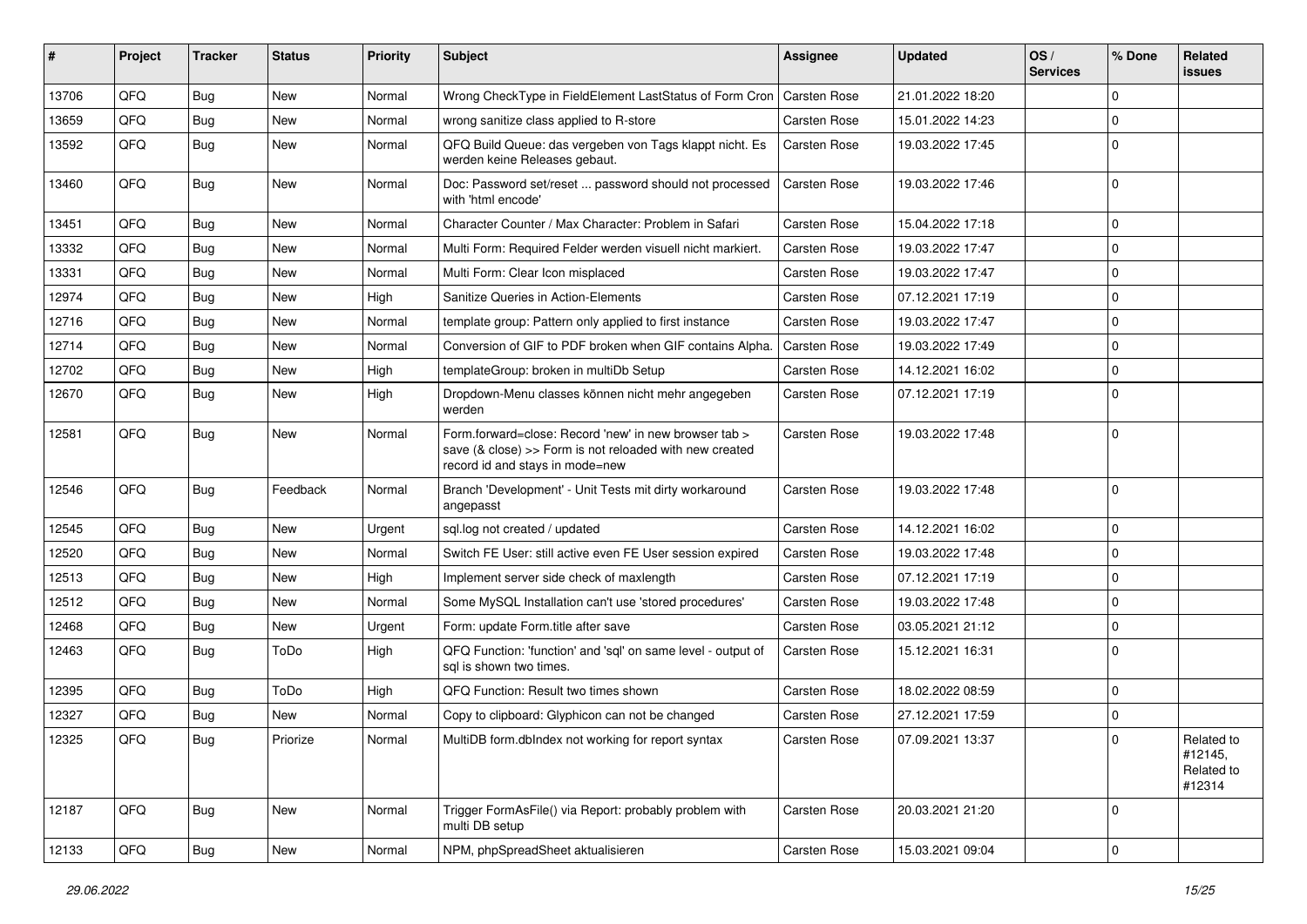| $\vert$ # | Project | <b>Tracker</b> | <b>Status</b> | <b>Priority</b> | <b>Subject</b>                                                                      | <b>Assignee</b>     | <b>Updated</b>   | OS/<br><b>Services</b> | % Done       | <b>Related</b><br>issues                                                                                                       |
|-----------|---------|----------------|---------------|-----------------|-------------------------------------------------------------------------------------|---------------------|------------------|------------------------|--------------|--------------------------------------------------------------------------------------------------------------------------------|
| 12045     | QFQ     | Bug            | New           | Normal          | templateGroup afterSave FE: Aufruf ohne<br>sqlHonorFormElements funktioniert nicht  | Carsten Rose        | 18.02.2021 16:33 |                        | $\mathbf{0}$ |                                                                                                                                |
| 12040     | QFQ     | <b>Bug</b>     | New           | Normal          | FE Mode 'hidden' für zwei FEs auf einer Zeile                                       | Carsten Rose        | 18.02.2021 10:13 |                        | $\pmb{0}$    |                                                                                                                                |
| 11752     | QFQ     | <b>Bug</b>     | New           | Normal          | checkbox renders multiple input elements with same name                             | Carsten Rose        | 17.12.2020 14:58 |                        | $\pmb{0}$    | Related to<br>#11750                                                                                                           |
| 11695     | QFQ     | <b>Bug</b>     | New           | Normal          | MultiForm required FE Error                                                         | Carsten Rose        | 04.12.2020 13:34 |                        | $\pmb{0}$    |                                                                                                                                |
| 11668     | QFQ     | <b>Bug</b>     | <b>New</b>    | Normal          | Play function.sql - problem with mysql                                              | Carsten Rose        | 03.05.2021 20:48 |                        | $\mathbf 0$  |                                                                                                                                |
| 11667     | QFQ     | <b>Bug</b>     | New           | Normal          | MySQL mariadb-server-10.3: Incorrect datetime value                                 | Carsten Rose        | 03.05.2021 20:48 |                        | $\pmb{0}$    |                                                                                                                                |
| 11517     | QFQ     | <b>Bug</b>     | In Progress   | Normal          | extraButtonInfo Broken for multiple FormElements                                    | Carsten Rose        | 12.05.2022 13:12 |                        | $\mathbf{0}$ | Related to<br>#7890,<br>Related to<br>#3811, Has<br>duplicate<br>#10905, Has<br>duplicate<br>#10553, Has<br>duplicate<br>#6779 |
| 11239     | QFQ     | <b>Bug</b>     | New           | Normal          | Radiobutton (plain): horizontales Rendern abhängig vom<br>Datentyp in der Datenbank | Carsten Rose        | 30.09.2020 18:37 |                        | $\mathbf 0$  |                                                                                                                                |
| 10937     | QFQ     | Bug            | New           | Normal          | Fehler mit abhängigen Select- Feldern beim Positionieren                            | <b>Carsten Rose</b> | 12.11.2020 23:45 |                        | $\pmb{0}$    |                                                                                                                                |
| 10704     | QFQ     | Bug            | New           | Normal          | wkhtml problem rendering fullCalendar.js / fabric.js >><br>successor: puppeteer     | Carsten Rose        | 12.11.2020 23:45 |                        | $\Omega$     | Related to<br>#5024,<br>Related to<br>#4650,<br>Related to<br>#10715                                                           |
| 10661     | QFQ     | <b>Bug</b>     | In Progress   | Normal          | Typo3 Warnungen                                                                     | Carsten Rose        | 07.09.2021 13:23 |                        | $\mathbf{0}$ | Related to<br>#12440                                                                                                           |
| 10658     | QFQ     | Bug            | <b>New</b>    | Normal          | processReadOnly broken                                                              | Carsten Rose        | 27.05.2020 17:55 |                        | $\pmb{0}$    |                                                                                                                                |
| 10640     | QFQ     | <b>Bug</b>     | <b>New</b>    | High            | TypeAhead Tag: FE editierbar trotz readOnly                                         | Carsten Rose        | 03.05.2021 21:12 |                        | $\mathbf{0}$ |                                                                                                                                |
| 10588     | QFQ     | Bug            | <b>New</b>    | Normal          | typeahed Tag: Doku anpassen                                                         | Carsten Rose        | 12.11.2020 23:45 |                        | $\pmb{0}$    |                                                                                                                                |
| 10508     | QFQ     | <b>Bug</b>     | New           | High            | Multi Form broken on Multi DB Instance                                              | Carsten Rose        | 03.05.2021 21:12 |                        | $\pmb{0}$    |                                                                                                                                |
| 10506     | QFQ     | <b>Bug</b>     | <b>New</b>    | High            | Template Group broken on MultiDB instance                                           | Carsten Rose        | 03.05.2021 21:12 |                        | $\mathbf 0$  | Related to<br>#10505                                                                                                           |
| 10322     | QFQ     | <b>Bug</b>     | New           | Normal          | FormElement / Radio: missing column 'enum' >> FE not<br>reported                    | Carsten Rose        | 07.05.2020 09:37 |                        | $\mathbf 0$  |                                                                                                                                |
| 10082     | QFQ     | Bug            | New           | Normal          | FE.type=SELECT - 'sanatize' Class                                                   | Carsten Rose        | 07.05.2020 09:36 |                        | $\Omega$     | Related to<br>#10081                                                                                                           |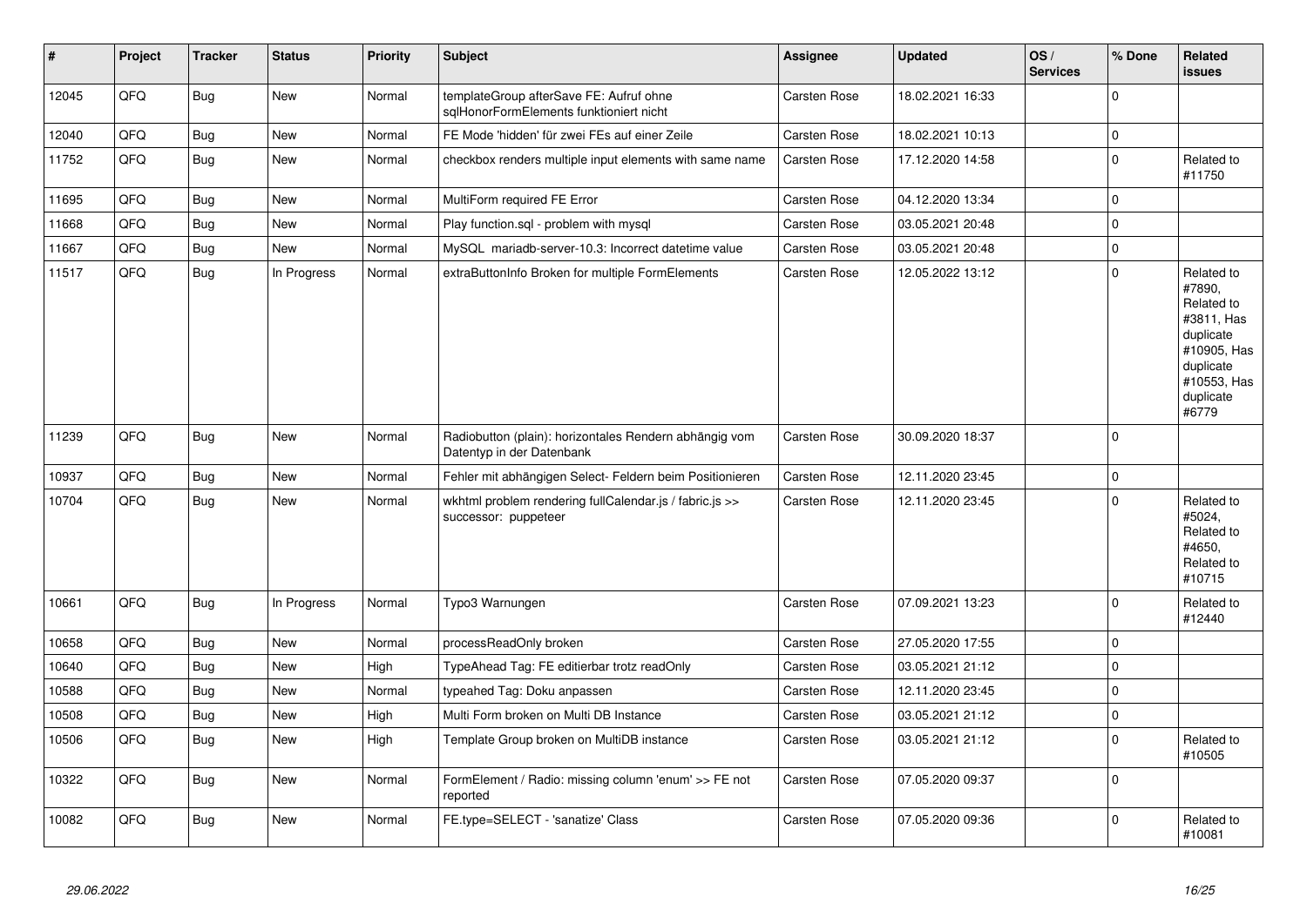| #     | Project | <b>Tracker</b> | <b>Status</b>     | <b>Priority</b> | <b>Subject</b>                                                                                           | <b>Assignee</b>     | <b>Updated</b>   | OS/<br><b>Services</b> | % Done      | <b>Related</b><br><b>issues</b>                                         |
|-------|---------|----------------|-------------------|-----------------|----------------------------------------------------------------------------------------------------------|---------------------|------------------|------------------------|-------------|-------------------------------------------------------------------------|
| 10081 | QFQ     | <b>Bug</b>     | New               | High            | Stale record lock after 'forbidden' character                                                            | <b>Carsten Rose</b> | 03.05.2021 21:12 |                        | $\Omega$    | Related to<br>#10082.<br>Related to<br>#9789                            |
| 9975  | QFQ     | Bug            | Priorize          | Normal          | Dropdown Menu: 'r:3' broken                                                                              | <b>Carsten Rose</b> | 01.02.2020 10:13 |                        | $\Omega$    |                                                                         |
| 9958  | QFQ     | <b>Bug</b>     | Priorize          | Normal          | Broken subrecord query: no error message                                                                 | Carsten Rose        | 05.02.2021 15:15 |                        | $\mathbf 0$ |                                                                         |
| 9947  | QFQ     | Bug            | Priorize          | Normal          | Unwanted error message if missing 'typeAheadSqlPrefetch'                                                 | <b>Carsten Rose</b> | 01.02.2020 10:13 |                        | $\mathbf 0$ |                                                                         |
| 9862  | QFQ     | Bug            | Priorize          | Normal          | Failed writing to sql mail qfq.log should throw an exception                                             | <b>Carsten Rose</b> | 01.02.2020 10:13 |                        | $\mathbf 0$ |                                                                         |
| 9834  | QFQ     | <b>Bug</b>     | Priorize          | Normal          | Input elements with tag 'disabled' are missing on<br>form-submit: server option 'processReadOnly' broken | Carsten Rose        | 07.12.2021 16:43 |                        | $\Omega$    | Related to<br>#9691,<br>Related to<br>#5305, Has<br>duplicate<br>#12331 |
| 9783  | QFQ     | Bug            | <b>New</b>        | Normal          | Email with special characters                                                                            | Carsten Rose        | 01.02.2020 23:22 |                        | $\mathbf 0$ |                                                                         |
| 9773  | QFQ     | Bug            | New               | Normal          | form.parameter.formModeGlobal=requiredOff                                                                | <b>Carsten Rose</b> | 01.02.2020 15:56 |                        | $\mathbf 0$ |                                                                         |
| 9669  | QFQ     | <b>Bug</b>     | Some day<br>maybe | Normal          | Checkbox / Template Group: radio/checkbox visible broken<br>after 'add'                                  | <b>Carsten Rose</b> | 16.06.2021 13:47 |                        | $\mathbf 0$ | Related to<br>#8091                                                     |
| 9534  | QFQ     | <b>Bug</b>     | Priorize          | Urgent          | FE.type=upload: 'Unknown Mode: ID"                                                                       | Carsten Rose        | 03.05.2021 21:14 |                        | $\mathbf 0$ | Related to<br>#9532                                                     |
| 9533  | QFQ     | <b>Bug</b>     | New               | Normal          | FE.type=upload: Check in 'beforeSave' if upload is given                                                 | <b>Carsten Rose</b> | 01.02.2020 23:22 |                        | $\mathbf 0$ | Related to<br>#11523                                                    |
| 9531  | QFQ     | Bug            | New               | High            | FE File: Dynamic Update / modeSql / required detected<br>even it not set                                 | <b>Carsten Rose</b> | 11.06.2021 20:32 |                        | $\Omega$    | Related to<br>#12398                                                    |
| 9347  | QFQ     | <b>Bug</b>     | New               | High            | FE.type=upload with dynamic show/hidden: required not<br>detected                                        | <b>Carsten Rose</b> | 12.06.2021 10:40 |                        | $\Omega$    | Related to<br>#5305,<br>Related to<br>#12398                            |
| 9317  | QFQ     | <b>Bug</b>     | <b>New</b>        | Normal          | FE.type=note: with dynamic show/hidden an empty label<br>causes trouble                                  | <b>Carsten Rose</b> | 01.02.2020 23:22 |                        | $\mathbf 0$ |                                                                         |
| 9281  | QFQ     | <b>Bug</b>     | Some day<br>maybe | Normal          | Allow STRICT TRANS TABLES                                                                                | <b>Carsten Rose</b> | 02.01.2021 18:43 |                        | $\mathbf 0$ |                                                                         |
| 9177  | QFQ     | Bug            | <b>New</b>        | Normal          | Bug? QFQ tries to save an action FE, which has real<br>existing column name                              | Carsten Rose        | 01.02.2020 23:22 |                        | $\mathbf 0$ |                                                                         |
| 9173  | QFQ     | <b>Bug</b>     | Priorize          | Urgent          | Stale Record Lock: Firefox                                                                               | Carsten Rose        | 03.05.2021 21:14 |                        | $\mathbf 0$ | Related to<br>#9789                                                     |
| 9127  | QFQ     | <b>Bug</b>     | New               | Normal          | Error Message: change 'roll over' color - text not readable                                              | Carsten Rose        | 01.02.2020 23:22 |                        | $\mathbf 0$ |                                                                         |
| 9121  | QFQ     | <b>Bug</b>     | Priorize          | High            | sip links have r and __dbIndexData set                                                                   | Carsten Rose        | 12.06.2021 10:41 |                        | 0           |                                                                         |
| 9077  | QFQ     | <b>Bug</b>     | New               | Normal          | typeAheadSql: report broken SQL                                                                          | Carsten Rose        | 01.02.2020 23:22 |                        | $\pmb{0}$   |                                                                         |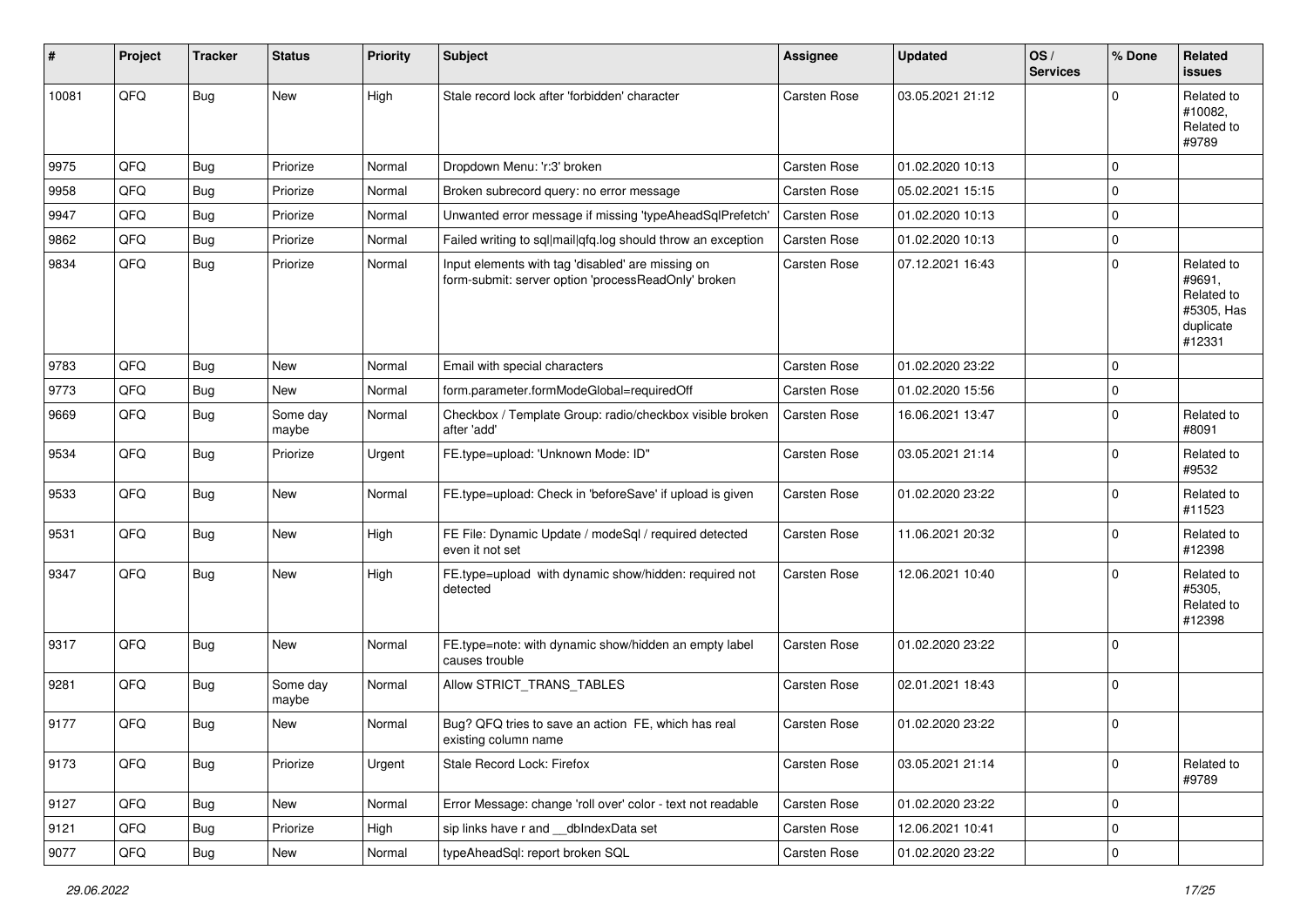| #    | Project | <b>Tracker</b> | <b>Status</b>     | <b>Priority</b> | <b>Subject</b>                                                                                        | <b>Assignee</b>     | <b>Updated</b>   | OS/<br><b>Services</b> | % Done      | Related<br><b>issues</b> |
|------|---------|----------------|-------------------|-----------------|-------------------------------------------------------------------------------------------------------|---------------------|------------------|------------------------|-------------|--------------------------|
| 9013 | QFQ     | <b>Bug</b>     | <b>New</b>        | Normal          | Error in Twig template not handled                                                                    | Carsten Rose        | 20.10.2021 13:43 |                        | $\Omega$    |                          |
| 8668 | QFQ     | <b>Bug</b>     | <b>New</b>        | High            | Pill disabled: dyamic mode 'hidden' not respected - FE is<br>still required                           | Carsten Rose        | 03.05.2021 21:14 |                        | $\Omega$    |                          |
| 8431 | QFQ     | <b>Bug</b>     | <b>New</b>        | High            | autocron.php with wrong path                                                                          | Carsten Rose        | 03.05.2021 21:14 |                        | $\mathbf 0$ |                          |
| 8106 | QFQ     | <b>Bug</b>     | Some day<br>maybe | Normal          | Dynamic Update: Feld kann nicht auf empty zurückgesetzt<br>werden                                     | Carsten Rose        | 11.12.2019 16:01 |                        | $\Omega$    |                          |
| 8083 | QFQ     | <b>Bug</b>     | <b>New</b>        | High            | FormEditor: primary table list does not respect<br>'indexDb={{indexData:Y}}'                          | Carsten Rose        | 03.05.2021 21:14 |                        | $\mathbf 0$ | Has duplicate<br>#6678   |
| 8049 | QFQ     | <b>Bug</b>     | <b>New</b>        | Normal          | FE.type=note, column 'value': text moves some pixel to top<br>after save                              | Carsten Rose        | 01.02.2020 23:22 |                        | $\mathbf 0$ |                          |
| 8037 | QFQ     | Bug            | Priorize          | Normal          | FE.type=upload (advanced mode): {{slaveld:V}} missing<br>during dynamic update                        | Carsten Rose        | 01.02.2020 10:13 |                        | $\Omega$    |                          |
| 7899 | QFQ     | <b>Bug</b>     | <b>New</b>        | High            | Fe.type=password / retype / required: always complain<br>about missing value                          | Carsten Rose        | 03.05.2021 21:14 |                        | $\Omega$    |                          |
| 7890 | QFQ     | Bug            | <b>New</b>        | Normal          | FormElement 'required': extraButtonInfo not aligned                                                   | Carsten Rose        | 11.06.2021 21:17 |                        | $\mathbf 0$ | Related to<br>#11517     |
| 7795 | QFQ     | <b>Bug</b>     | <b>New</b>        | Normal          | Readonly Form: Typeahead-Felder                                                                       | Carsten Rose        | 01.02.2020 23:22 |                        | $\Omega$    |                          |
| 7685 | QFQ     | <b>Bug</b>     | <b>New</b>        | Normal          | Open FormElement from QFQ error message and save<br>modified record: error about missing {{formId:F}} | Carsten Rose        | 01.02.2020 23:22 |                        | $\Omega$    |                          |
| 7656 | QFQ     | Bug            | Priorize          | Normal          | FE with required, 'pattern' and 'extraButtonLock': always<br>complain about missing value             | Carsten Rose        | 01.02.2020 10:13 |                        | $\Omega$    |                          |
| 7650 | QFQ     | <b>Bug</b>     | <b>New</b>        | High            | Optional do not show 'required' sign on FormElement                                                   | Carsten Rose        | 03.05.2021 21:14 |                        | $\Omega$    |                          |
| 7616 | QFQ     | Bug            | Priorize          | Normal          | Selectlist with Enum & Dynamic Update                                                                 | Carsten Rose        | 01.02.2020 10:13 |                        | $\mathbf 0$ |                          |
| 7574 | QFQ     | Bug            | <b>New</b>        | Normal          | Substitute error: form element not reported / dont parse<br>Form.note                                 | Carsten Rose        | 01.02.2020 23:21 |                        | $\mathbf 0$ |                          |
| 7547 | QFQ     | <b>Bug</b>     | <b>New</b>        | Normal          | Error Message in afterSave: wrong parameter column<br>reported                                        | Carsten Rose        | 01.02.2020 23:22 |                        | $\mathbf 0$ |                          |
| 7524 | QFQ     | <b>Bug</b>     | New               | Normal          | QFQ throws a 'General Error' if 'fileadmin/protected/log/' is<br>not writeable                        | Carsten Rose        | 01.02.2020 23:22 |                        | $\mathbf 0$ |                          |
| 7513 | QFQ     | <b>Bug</b>     | <b>New</b>        | Normal          | Radios not correct aligned                                                                            | Carsten Rose        | 01.02.2020 23:22 |                        | $\Omega$    |                          |
| 7512 | QFQ     | Bug            | <b>New</b>        | Normal          | FE: inputType=number >> 'pattern' is not respected                                                    | <b>Carsten Rose</b> | 01.02.2020 23:22 |                        | $\Omega$    |                          |
| 7456 | QFQ     | <b>Bug</b>     | Some day<br>maybe | Low             | Todos in Code: solve or make ticket                                                                   | Carsten Rose        | 16.09.2021 15:10 |                        | $\mathbf 0$ |                          |
| 7261 | QFQ     | <b>Bug</b>     | <b>New</b>        | Normal          | Report pathFilename for user without path, only the<br>filename                                       | Carsten Rose        | 01.02.2020 23:21 |                        | $\Omega$    |                          |
| 7219 | QFQ     | Bug            | New               | Normal          | typeSheadSql / typeAheadSqlPrefetch: change to curly<br>braces                                        | Carsten Rose        | 01.02.2020 23:21 |                        | $\mathbf 0$ |                          |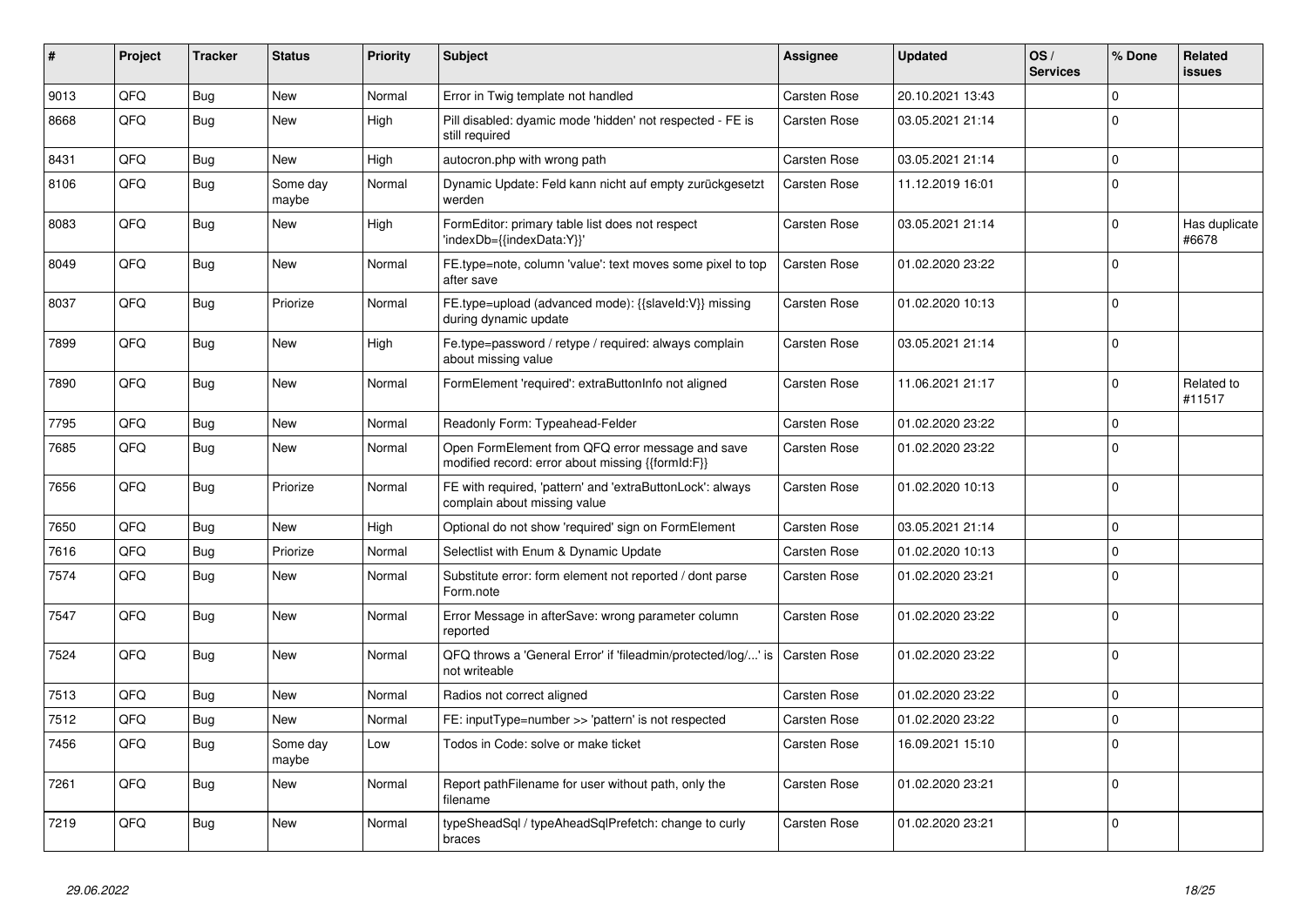| #    | Project | <b>Tracker</b> | <b>Status</b>     | <b>Priority</b> | <b>Subject</b>                                                                                                       | <b>Assignee</b>     | <b>Updated</b>   | OS/<br><b>Services</b> | % Done      | Related<br><b>issues</b>                       |
|------|---------|----------------|-------------------|-----------------|----------------------------------------------------------------------------------------------------------------------|---------------------|------------------|------------------------|-------------|------------------------------------------------|
| 7014 | QFQ     | Bug            | <b>New</b>        | Normal          | Sending invalid emails succeeds when<br>debug.redirectAllMailTo is set                                               | Carsten Rose        | 01.02.2020 23:21 |                        | $\Omega$    |                                                |
| 7002 | QFQ     | <b>Bug</b>     | <b>New</b>        | Normal          | Dynamic Update: row does not disappear / appear                                                                      | <b>Carsten Rose</b> | 01.02.2020 23:22 |                        | $\Omega$    |                                                |
| 6912 | QFQ     | Bug            | <b>New</b>        | Normal          | error Message Var 'deadline' already set in SIP - in Form<br>with FE.value={{deadline:R:::{{deadlinePeriod:Y}}}}     | Carsten Rose        | 01.02.2020 23:21 |                        | $\Omega$    |                                                |
| 6677 | QFQ     | Bug            | <b>New</b>        | Normal          | Error message FE Action Element: no/wrong FE reference<br>who cause the problem.                                     | Carsten Rose        | 01.02.2020 23:21 |                        | $\mathbf 0$ |                                                |
| 6574 | QFQ     | <b>Bug</b>     | Priorize          | Normal          | gfg.log: Fehlermeldung wurde angezeigt, aber nicht geloggt                                                           | Carsten Rose        | 01.02.2020 10:13 |                        | $\Omega$    |                                                |
| 6483 | QFQ     | Bug            | <b>New</b>        | Normal          | R Store funktioniert nicht bei 'Report Notation' im FE                                                               | Carsten Rose        | 01.02.2020 23:21 |                        | $\mathbf 0$ |                                                |
| 6462 | QFQ     | <b>Bug</b>     | <b>New</b>        | Normal          | File Upload: Nutzlose Fehlermeldung wenn Datei zu gross                                                              | Carsten Rose        | 01.02.2020 23:21 |                        | $\Omega$    | Related to<br>#6139                            |
| 6116 | QFQ     | Bug            | Priorize          | High            | value of checkbox not saved                                                                                          | Carsten Rose        | 07.12.2021 17:19 |                        | $\mathbf 0$ |                                                |
| 5991 | QFQ     | <b>Bug</b>     | Some day<br>maybe | Normal          | URLs with 'I' or long parameter are problematic                                                                      | Carsten Rose        | 01.02.2020 23:19 |                        | $\Omega$    |                                                |
| 5768 | QFQ     | Bug            | Some day<br>maybe | Normal          | '{{pageLanguage:T}}' missing if QFQ is called via api                                                                | Carsten Rose        | 01.02.2020 23:19 |                        | $\Omega$    |                                                |
| 5706 | QFQ     | Bug            | Some day<br>maybe | Normal          | upload: fileDestination needs to be sanatized                                                                        | Carsten Rose        | 01.02.2020 23:19 |                        | $\Omega$    |                                                |
| 5576 | QFQ     | <b>Bug</b>     | <b>New</b>        | Normal          | Using MySQL 'DROP' requires privilege - wich is not really<br>necessary.                                             | Carsten Rose        | 01.02.2020 23:21 |                        | $\Omega$    |                                                |
| 5559 | QFQ     | <b>Bug</b>     | <b>New</b>        | Normal          | FE.type = Upload: 'accept' might contain variables                                                                   | Carsten Rose        | 11.05.2020 21:23 |                        | $\mathbf 0$ |                                                |
| 5557 | QFQ     | Bug            | Some day<br>maybe | Normal          | Form load: STORE RECORD filled, but should be empty                                                                  | Carsten Rose        | 01.02.2020 23:19 |                        | $\Omega$    |                                                |
| 5459 | QFQ     | Bug            | <b>New</b>        | High            | Multi DB: spread system tables between 'QFQ' and<br>'Data'-DB                                                        | Carsten Rose        | 03.05.2021 21:14 |                        | $\Omega$    | Related to<br>#4720                            |
| 5305 | QFQ     | Bug            | New               | Normal          | Upload FormElement: nicht disabled by readonly Form                                                                  | <b>Carsten Rose</b> | 16.06.2021 13:43 |                        | $\Omega$    | Related to<br>#9347,<br>Related to<br>#9834    |
| 5221 | QFQ     | Bug            | <b>New</b>        | High            | Download Dialog: Bleibt stehen in FF wenn Datei<br>automatisch gespeichert wird.                                     | Carsten Rose        | 03.05.2021 21:14 |                        | $\Omega$    |                                                |
| 5021 | QFQ     | Bug            | Some day<br>maybe | Normal          | FE.typ=extra - during save displays error 'datum2' already<br>filled in STORE_SIP - the value is stored nevertheless | Carsten Rose        | 01.02.2020 23:19 |                        | $\Omega$    | Related to<br>#3875                            |
| 4771 | QFQ     | Bug            | Some day<br>maybe | Normal          | gfg: select-down-values empty after save (edit-form for<br>program administrators)                                   | <b>Carsten Rose</b> | 01.02.2020 23:20 |                        | $\Omega$    | Related to<br>#4549, Has<br>duplicate<br>#4282 |
| 4756 | QFQ     | Bug            | <b>New</b>        | Normal          | Form dirty even nothing changes                                                                                      | Carsten Rose        | 11.12.2019 16:16 |                        | $\Omega$    |                                                |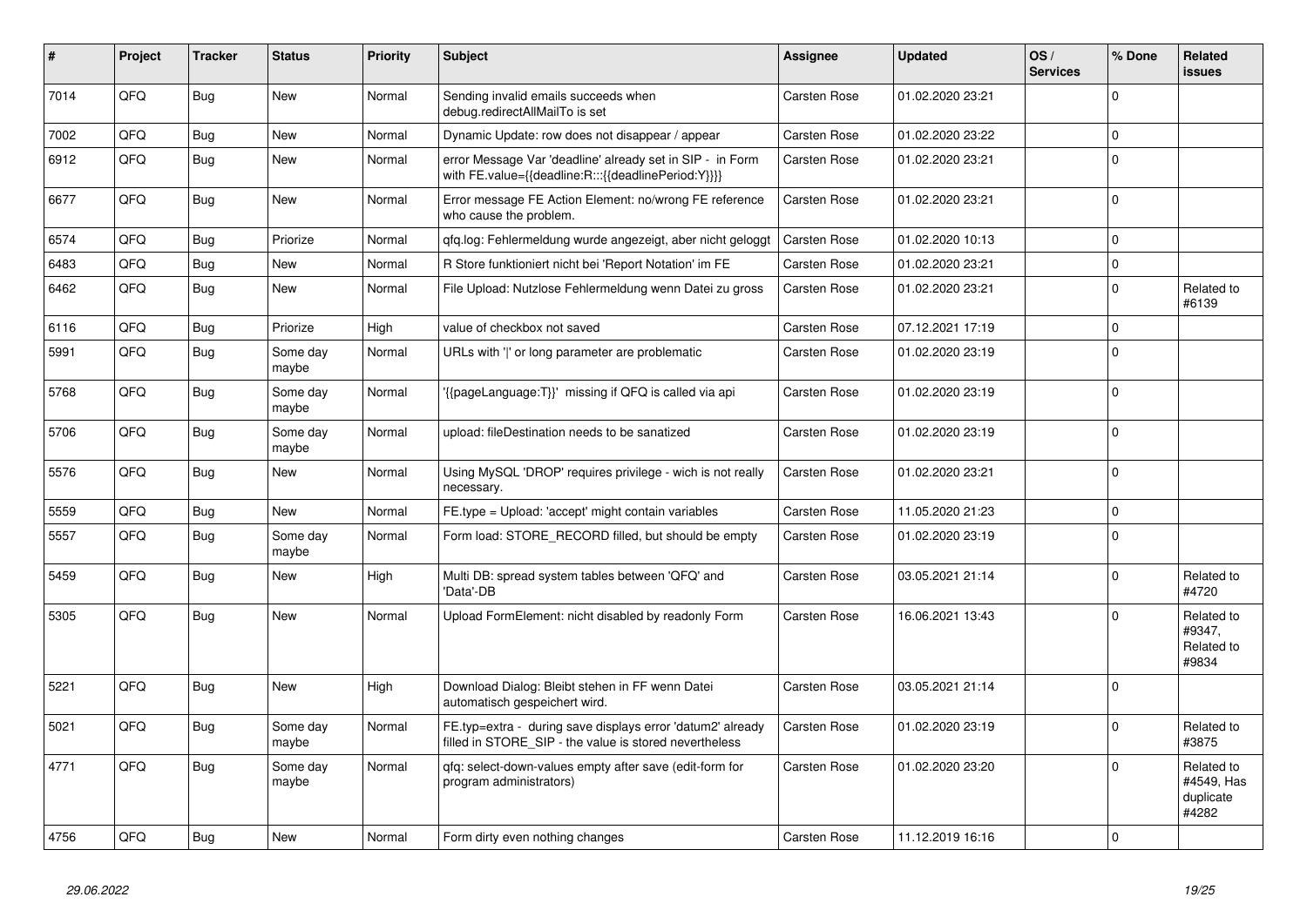| #    | Project        | <b>Tracker</b> | <b>Status</b>     | <b>Priority</b> | <b>Subject</b>                                                                                                            | <b>Assignee</b>     | <b>Updated</b>   | OS/<br><b>Services</b> | % Done      | Related<br>issues                           |
|------|----------------|----------------|-------------------|-----------------|---------------------------------------------------------------------------------------------------------------------------|---------------------|------------------|------------------------|-------------|---------------------------------------------|
| 4659 | QFQ            | Bug            | Some day<br>maybe | Normal          | infoButtonExtra                                                                                                           | Carsten Rose        | 01.02.2020 23:20 |                        | $\Omega$    |                                             |
| 4651 | QFQ            | <b>Bug</b>     | Some day<br>maybe | Normal          | "Loading document" Modal wird angezeigt bei uzhcd type=2   Carsten Rose<br>Ansicht                                        |                     | 01.02.2020 23:20 |                        | $\Omega$    |                                             |
| 4583 | QFQ            | <b>Bug</b>     | Some day<br>maybe | Normal          | Dynamic Update bei TypeAhead Feldern                                                                                      | Carsten Rose        | 01.02.2020 23:19 |                        | $\Omega$    |                                             |
| 4549 | QFQ            | Bug            | Some day<br>maybe | Normal          | TemplateGroups: FE.type SELECT loose selected value<br>after save                                                         | Carsten Rose        | 01.02.2020 23:20 |                        | $\Omega$    | Related to<br>#4548,<br>Related to<br>#4771 |
| 4528 | QFQ            | <b>Bug</b>     | Some day<br>maybe | Normal          | extraButtonLock mit SQLAhead Bug                                                                                          | Carsten Rose        | 01.02.2020 23:19 |                        | $\Omega$    |                                             |
| 4328 | QFQ            | <b>Bug</b>     | Some day<br>maybe | Normal          | Error Message: Show FE name/number on problems in FE                                                                      | Carsten Rose        | 01.02.2020 23:20 |                        | $\Omega$    |                                             |
| 4293 | QFQ            | Bug            | Some day<br>maybe | Normal          | Download broken if token 'd:' is missing - but no error<br>message                                                        | Carsten Rose        | 11.12.2019 16:03 |                        | $\Omega$    | Related to<br>#7514                         |
| 4279 | QFQ            | <b>Bug</b>     | Some day<br>maybe | High            | config.linkVars lost                                                                                                      | Carsten Rose        | 03.05.2021 21:14 |                        | $\Omega$    |                                             |
| 4092 | QFQ            | <b>Bug</b>     | Some day<br>maybe | Normal          | 1) Logging verbessern wann welches FE warum<br>ausgefuehrt wird, 2) Documentation: Best Practice<br><b>Template Group</b> | <b>Carsten Rose</b> | 01.02.2020 23:19 |                        | $\Omega$    | Related to<br>#3504                         |
| 4008 | QFQ            | <b>Bug</b>     | Some day<br>maybe | Normal          | FormElemen.type=sendmail: wrong 'TO' if 'real<br>name <rea@mail.to>' is used</rea@mail.to>                                | <b>Carsten Rose</b> | 11.12.2019 16:03 |                        | $\Omega$    |                                             |
| 3895 | QFQ            | <b>Bug</b>     | Some day<br>maybe | Normal          | typeahead pedantic: on lehrkredit Idap webpass - if only one<br>person is in dropdown, such person can't be selected      | Carsten Rose        | 11.12.2019 16:03 |                        | $\Omega$    |                                             |
| 3882 | QFQ            | Bug            | Some day<br>maybe | Normal          | templateGroup: disable 'add' if limit is reached - funktioniert<br>nicht wenn bereits records existierten                 | <b>Carsten Rose</b> | 11.12.2019 16:03 |                        | $\Omega$    |                                             |
| 3811 | QFQ            | Bug            | Some day<br>maybe | Normal          | Dynamic Update: extraButtonInfo - Text aktualisieren                                                                      | Carsten Rose        | 11.12.2019 16:03 |                        | $\Omega$    | Related to<br>#11517                        |
| 3782 | QFQ            | <b>Bug</b>     | Priorize          | Normal          | Bei fehlerhafter Eingabe (z.B. Datum) sollte das erwartete<br>Format angezeigt werden                                     | Carsten Rose        | 01.02.2020 10:13 |                        | $\Omega$    |                                             |
| 3750 | QFQ            | <b>Bug</b>     | Some day<br>maybe | Normal          | FE in a row: if one violates check, all are red                                                                           | Carsten Rose        | 11.12.2019 16:03 |                        | $\Omega$    |                                             |
| 3682 | $\mathsf{QFQ}$ | <b>Bug</b>     | Some day<br>maybe | Normal          | Dynamic update: Radio buttons                                                                                             | Carsten Rose        | 11.12.2019 16:02 |                        |             |                                             |
| 3588 | QFQ            | <b>Bug</b>     | Some day<br>maybe | Normal          | templateGroup: versteckte Elemente werden weiterhin<br>gespeichert.                                                       | Carsten Rose        | 11.12.2019 16:02 |                        | $\mathbf 0$ |                                             |
| 3570 | QFQ            | <b>Bug</b>     | Some day<br>maybe | High            | Formular mit prmitnew permitEdit=Always wird nicht<br>aufgerufen (ist leer)                                               | Carsten Rose        | 03.05.2021 21:14 |                        | 0           |                                             |
| 3547 | QFG            | Bug            | New               | Normal          | FE of type 'note' causes writing of empty fields.                                                                         | Carsten Rose        | 01.02.2020 23:21 |                        | $\pmb{0}$   |                                             |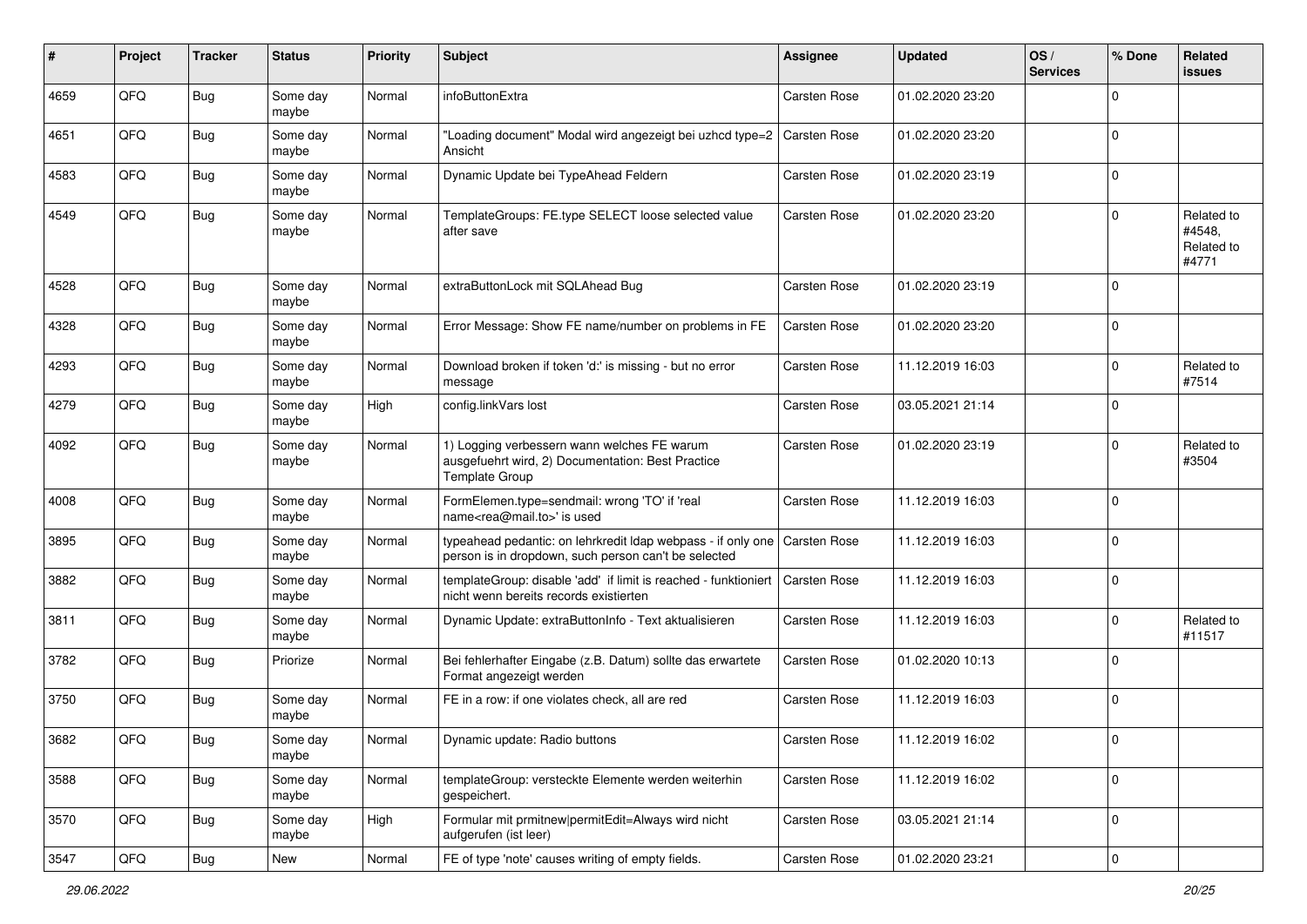| $\sharp$ | Project | <b>Tracker</b> | <b>Status</b>     | <b>Priority</b> | <b>Subject</b>                                                                                                                   | <b>Assignee</b> | <b>Updated</b>   | OS/<br><b>Services</b> | % Done      | Related<br>issues                                                      |
|----------|---------|----------------|-------------------|-----------------|----------------------------------------------------------------------------------------------------------------------------------|-----------------|------------------|------------------------|-------------|------------------------------------------------------------------------|
| 3349     | QFQ     | Bug            | Some day<br>maybe | Normal          | config.qfq.ini: a) vertraegt keine '=' im Value (z.B.<br>Passwort), b) Values sollten in ticks einschliessbar sein<br>(spaces, ) | Carsten Rose    | 11.12.2019 16:02 |                        | $\Omega$    |                                                                        |
| 3130     | QFQ     | Bug            | Some day<br>maybe | Normal          | Debug Info's nicht korrekt nach 'New > Save'.                                                                                    | Carsten Rose    | 11.12.2019 16:03 |                        | $\Omega$    | Related to<br>#3253                                                    |
| 3109     | QFQ     | Bug            | Some day<br>maybe | High            | RealUrl: Links werden nicht korrekt gerendert                                                                                    | Carsten Rose    | 03.05.2021 21:14 |                        | $\Omega$    |                                                                        |
| 3061     | QFQ     | <b>Bug</b>     | Some day<br>maybe | High            | winstitute: mysql connection durcheinander - nmhp17<br>(ag7)/QFQ arbeitet mit DB/Tabellen von biostat.                           | Carsten Rose    | 03.05.2021 21:14 |                        | $\Omega$    |                                                                        |
| 2643     | QFQ     | Bug            | Some day<br>maybe | Normal          | Zend / PHP Webinars anschauen                                                                                                    | Carsten Rose    | 01.02.2020 15:56 |                        | $\mathbf 0$ |                                                                        |
| 10793    | QFQ     | Feature        | In Progress       | Normal          | <b>Update NPM Packages</b>                                                                                                       | Carsten Rose    | 07.09.2021 13:25 |                        | $30\,$      |                                                                        |
| 9517     | QFQ     | Feature        | In Progress       | High            | Input multiple tags with typeahead                                                                                               | Carsten Rose    | 03.05.2021 21:14 |                        | 40          | Related to<br>#10150                                                   |
| 13330    | QFQ     | Feature        | In Progress       | Normal          | Multi Form: Upload                                                                                                               | Carsten Rose    | 07.11.2021 12:40 |                        | 50          | Related to<br>#9706                                                    |
| 12440    | QFQ     | Feature        | In Progress       | Normal          | Typo3 V10 upgrade (durchfuehren und testen)                                                                                      | Carsten Rose    | 21.03.2022 09:53 |                        | 50          | Related to<br>#12357,<br>Related to<br>#12067,<br>Related to<br>#10661 |
| 6609     | QFQ     | Feature        | <b>New</b>        | Normal          | Formlet: JSON API erweitern                                                                                                      | Carsten Rose    | 01.02.2020 23:21 |                        | 50          |                                                                        |
| 9691     | QFQ     | Bug            | In Progress       | Normal          | Checkbox: dynamic update > readonly                                                                                              | Carsten Rose    | 01.02.2020 23:22 |                        | 50          | Related to<br>#9834                                                    |
| 12632    | QFQ     | Feature        | New               | Normal          | TinyMCE: Prepare CSS classes for images                                                                                          | Carsten Rose    | 04.06.2021 14:35 |                        | 100         | Blocked by<br>#12186                                                   |
| 12584    | QFQ     | Feature        | Feedback          | Normal          | T3 v10 migration script: replace alias-patterns (v11)                                                                            | Carsten Rose    | 28.05.2022 11:12 |                        | 100         |                                                                        |
| 10115    | QFQ     | Feature        | <b>New</b>        | Normal          | TypeAhead: static list                                                                                                           | Carsten Rose    | 26.02.2020 16:42 |                        | 100         |                                                                        |
| 3402     | QFQ     | Feature        | Some day<br>maybe | Normal          | Syntax Highlighting via CodeMirror                                                                                               | Carsten Rose    | 11.12.2019 16:02 |                        | 100         | Related to<br>#3207                                                    |
| 9789     | QFQ     | Bug            | In Progress       | High            | Record Lock: release to early on 'leave page'                                                                                    | Carsten Rose    | 10.01.2022 09:25 |                        | 100         | Related to<br>#10081,<br>Related to<br>#9173,<br>Related to<br>#8702   |
| 9275     | QFQ     | <b>Bug</b>     | New               | Normal          | autcron: t3 page, which takes to long to respond, is not<br>reported properly                                                    | Carsten Rose    | 01.02.2020 23:22 |                        | 100         |                                                                        |
| 12556    | QFQ     | Feature        | New               | Normal          | Pills Title: colored = static or dynamic on allrequiredgiven                                                                     | Benjamin Baer   | 19.03.2022 17:49 |                        | $\mathbf 0$ |                                                                        |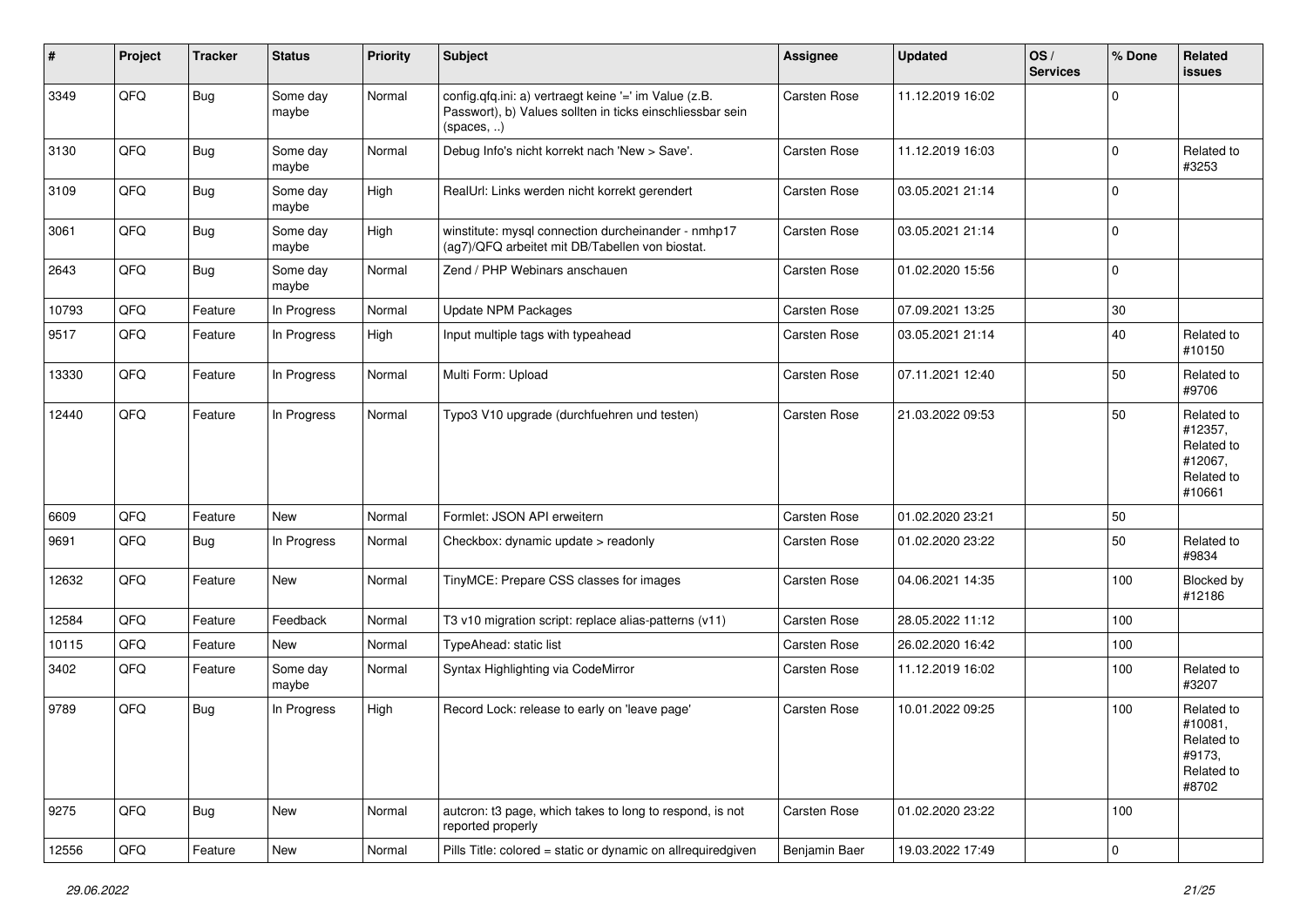| #     | Project | <b>Tracker</b> | <b>Status</b>     | <b>Priority</b> | <b>Subject</b>                                                        | Assignee      | <b>Updated</b>   | OS/<br><b>Services</b> | % Done      | Related<br><b>issues</b>                                               |
|-------|---------|----------------|-------------------|-----------------|-----------------------------------------------------------------------|---------------|------------------|------------------------|-------------|------------------------------------------------------------------------|
| 12490 | QFQ     | Feature        | New               | Normal          | Loading Plugins in QFQ - see what tinymce does. (lazy<br>loading)     | Benjamin Baer | 08.06.2022 10:37 |                        | $\Omega$    | Related to<br>#12611,<br>Related to<br>#10013,<br>Related to<br>#7732  |
| 12476 | QFQ     | Feature        | New               | Normal          | clearMe: a) should trigger 'dirty', b) sticky on textarea resize      | Benjamin Baer | 04.01.2022 08:40 |                        | $\mathbf 0$ | Related to<br>#9528                                                    |
| 10003 | QFQ     | Feature        | Priorize          | Normal          | fieldset: stronger visualize group                                    | Benjamin Baer | 12.02.2020 08:13 |                        | $\mathbf 0$ |                                                                        |
| 9548  | QFQ     | Feature        | Feedback          | High            | FormElement: Pattern mismatch - optional report only on<br>focus lost | Benjamin Baer | 03.05.2021 21:14 |                        | $\mathbf 0$ |                                                                        |
| 9135  | QFQ     | Feature        | Priorize          | Normal          | Progress Bar generic / replace old hourglass download<br>popup        | Benjamin Baer | 03.01.2022 07:43 |                        | $\pmb{0}$   |                                                                        |
| 9130  | QFQ     | Feature        | Some day<br>maybe | Normal          | tablesorter: Automatic Row numbering / Zeilenummer                    | Benjamin Baer | 01.02.2020 23:22 |                        | $\pmb{0}$   |                                                                        |
| 7965  | QFQ     | Feature        | Priorize          | Normal          | Input type 'text' with visual format - currency                       | Benjamin Baer | 03.01.2022 07:45 |                        | $\mathbf 0$ |                                                                        |
| 7732  | QFO     | Feature        | Some day<br>maybe | Normal          | Javascript: Lazy Loading der add on libs                              | Benjamin Baer | 08.06.2022 10:38 |                        | $\pmb{0}$   | Related to<br>#12611.<br>Related to<br>#12490,<br>Related to<br>#10013 |
| 7730  | QFQ     | Feature        | Priorize          | Normal          | SELECT Box: title in between                                          | Benjamin Baer | 01.02.2020 23:22 |                        | $\mathbf 0$ |                                                                        |
| 7602  | QFQ     | Feature        | ToDo              | High            | Multi Select: with checkboxes                                         | Benjamin Baer | 22.03.2022 09:07 |                        | $\mathbf 0$ |                                                                        |
| 6972  | QFQ     | Feature        | Some day<br>maybe | Normal          | Fabric Clipboard / cross browser tab                                  | Benjamin Baer | 01.02.2020 23:21 |                        | $\mathbf 0$ |                                                                        |
| 6970  | QFQ     | Feature        | Some day<br>maybe | Normal          | tablesorter: default fuer 'sortReset' aendern von 'Ctrl' zu 'Alt'     | Benjamin Baer | 01.02.2020 23:21 |                        | $\mathbf 0$ |                                                                        |
| 6870  | QFQ     | Feature        | Priorize          | Normal          | Click on '_link' triggers an API call                                 | Benjamin Baer | 03.01.2022 08:25 |                        | $\mathbf 0$ |                                                                        |
| 6801  | QFQ     | Feature        | Priorize          | Normal          | Fabric: Maximize / Fulllscreen                                        | Benjamin Baer | 21.03.2022 09:56 |                        | $\pmb{0}$   |                                                                        |
| 6224  | QFQ     | Feature        | Priorize          | Normal          | Dynamic update: fade in/out fields                                    | Benjamin Baer | 21.03.2022 09:50 |                        | $\mathbf 0$ |                                                                        |
| 5562  | QFQ     | Feature        | Priorize          | Normal          | Drag'n'Drop fuer Uploads                                              | Benjamin Baer | 21.03.2022 09:52 |                        | $\mathbf 0$ | Related to<br>#9706                                                    |
| 5389  | QFQ     | Feature        | Some day<br>maybe | Normal          | QFQ Design: Multline label / note                                     | Benjamin Baer | 01.02.2020 23:19 |                        | $\mathbf 0$ |                                                                        |
| 5366  | QFQ     | Feature        | Priorize          | Normal          | Saving with keyboard shortcuts                                        | Benjamin Baer | 21.03.2022 09:47 |                        | $\pmb{0}$   |                                                                        |
| 5024  | QFQ     | Feature        | Some day<br>maybe | Normal          | Fabric: Generate PDF with edits                                       | Benjamin Baer | 01.02.2020 23:20 |                        | $\Omega$    | Related to<br>#10704                                                   |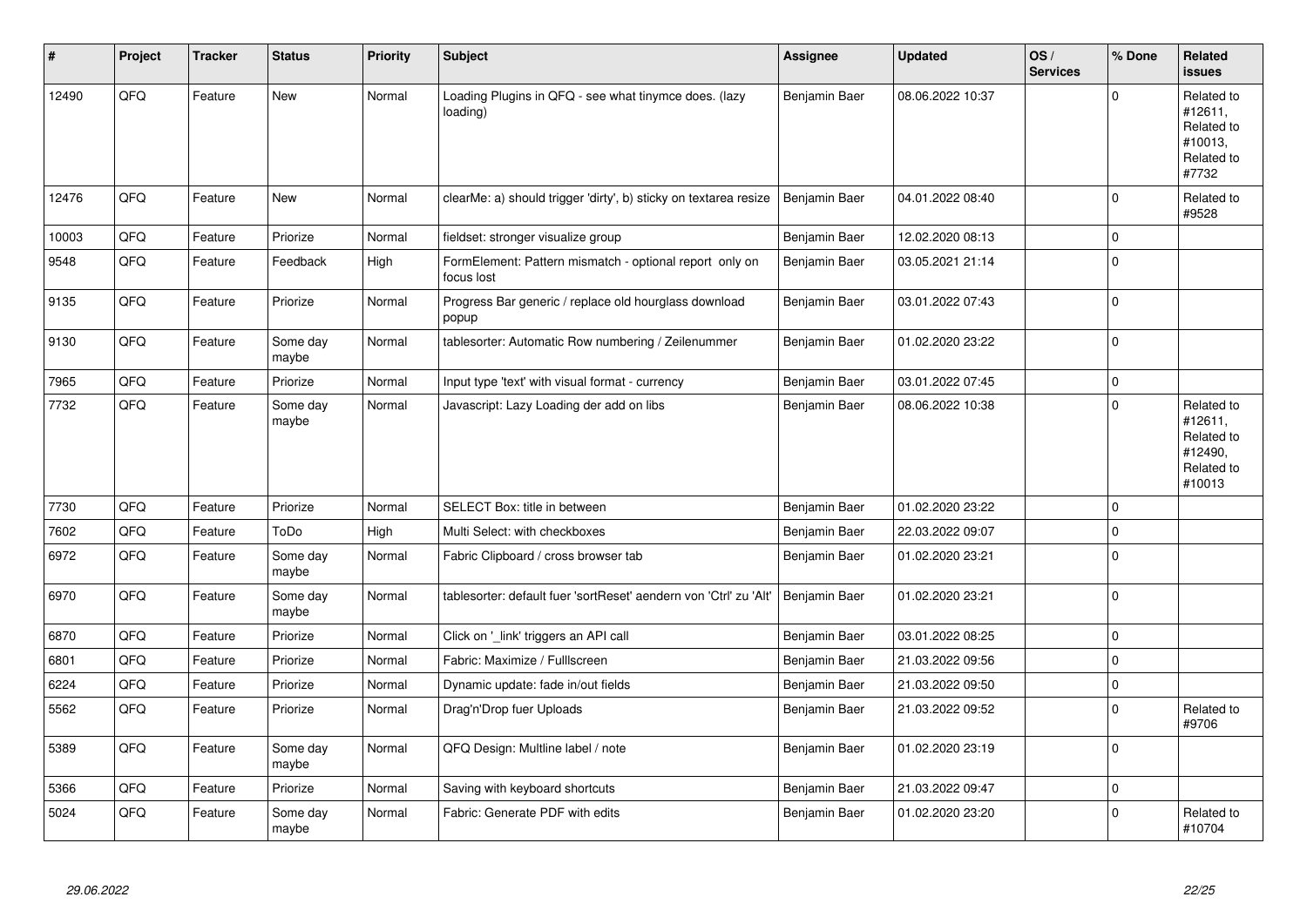| #     | Project | <b>Tracker</b> | <b>Status</b>     | <b>Priority</b> | Subject                                                                                                                                                  | <b>Assignee</b> | <b>Updated</b>   | OS/<br><b>Services</b> | % Done      | Related<br><b>issues</b> |
|-------|---------|----------------|-------------------|-----------------|----------------------------------------------------------------------------------------------------------------------------------------------------------|-----------------|------------------|------------------------|-------------|--------------------------|
| 4420  | QFQ     | Feature        | Some day<br>maybe | Normal          | Client: Local Storage - store the changes of a form, local in<br>the browser.                                                                            | Benjamin Baer   | 11.12.2019 16:02 |                        | $\Omega$    |                          |
| 3692  | QFQ     | Feature        | Some day<br>maybe | Normal          | QFQ Webseite                                                                                                                                             | Benjamin Baer   | 11.12.2019 16:02 |                        | $\Omega$    | Related to<br>#5033      |
| 3415  | QFQ     | Feature        | Some day<br>maybe | Normal          | FE Login Box Templatefile                                                                                                                                | Benjamin Baer   | 11.12.2019 16:02 |                        | $\Omega$    |                          |
| 13647 | QFQ     | <b>Bug</b>     | New               | Normal          | Autofocus funktioniert nicht auf Chrome                                                                                                                  | Benjamin Baer   | 19.03.2022 17:44 |                        | $\Omega$    |                          |
| 13528 | QFQ     | <b>Bug</b>     | New               | Normal          | gfg.io > releases: es wird kein neues Release angelegt                                                                                                   | Benjamin Baer   | 19.03.2022 17:46 |                        | $\Omega$    |                          |
| 11237 | QFQ     | <b>Bug</b>     | New               | High            | Radiobutton / parameter.buttonClass= btn-default - kein<br>dirty Trigger                                                                                 | Benjamin Baer   | 03.05.2021 21:12 |                        | $\Omega$    | Related to<br>#10766     |
| 11057 | QFQ     | <b>Bug</b>     | New               | High            | Checkboxes ohne span.checkmark im Report werden<br>ausgeblendet                                                                                          | Benjamin Baer   | 03.05.2021 21:12 |                        | $\Omega$    | Related to<br>#11039     |
| 9898  | QFQ     | Bug            | Feedback          | Normal          | Formular trotz Timeout gespeichert                                                                                                                       | Benjamin Baer   | 01.02.2020 15:56 |                        | $\Omega$    |                          |
| 9535  | QFQ     | <b>Bug</b>     | Feedback          | Normal          | Report:  AS '_vertical' - column to wide - vertical >> rot45,<br>rot90                                                                                   | Benjamin Baer   | 01.02.2020 15:56 |                        | $\Omega$    |                          |
| 6566  | QFQ     | <b>Bug</b>     | Priorize          | Normal          | Link Function 'delete': provided parameter missing on page<br>reload                                                                                     | Benjamin Baer   | 03.01.2022 08:08 |                        | $\Omega$    |                          |
| 6140  | QFQ     | Bug            | Priorize          | Normal          | QFQ DnD Sort: Locked fields                                                                                                                              | Benjamin Baer   | 21.03.2022 09:56 |                        | $\mathbf 0$ |                          |
| 4457  | QFQ     | <b>Bug</b>     | Priorize          | Normal          | typeahead: pressing return to select an item, saves the form<br>and closes the form.                                                                     | Benjamin Baer   | 03.01.2022 08:01 |                        | $\Omega$    | Related to<br>#4398      |
| 4454  | QFQ     | <b>Bug</b>     | Some day<br>maybe | Normal          | Required Elements: multiple elements in a row - whole row<br>marked if only one input is empty.                                                          | Benjamin Baer   | 01.02.2020 23:20 |                        | $\Omega$    |                          |
| 4398  | QFQ     | <b>Bug</b>     | Some day<br>maybe | Normal          | Typeahead: mouse click in a prefilled input opens a single<br>item dropdown with the current value - click on it seems to<br>set the value, not the key. | Benjamin Baer   | 01.02.2020 23:20 |                        | $\Omega$    | Related to<br>#4457      |
| 2063  | QFQ     | <b>Bug</b>     | Some day<br>maybe | Normal          | Pills auf 'inaktiv' setzen falls keine Element auf dem Pill<br>sichtbar sind.                                                                            | Benjamin Baer   | 11.12.2019 16:03 |                        | $\Omega$    | Related to<br>#3752      |
| 2665  | QFQ     | <b>Bug</b>     | Priorize          | Normal          | Dynamic Update funktioniert nicht, wenn beim<br>entsprechenden FormElement eine size angegeben ist.                                                      | Benjamin Baer   | 03.01.2022 08:12 |                        | $30\,$      |                          |
| 8522  | QFQ     | Feature        | Some day<br>maybe | Normal          | build QFQ - npm warnings                                                                                                                                 | Benjamin Baer   | 01.02.2020 23:19 |                        | 50          |                          |
| 14185 | QFQ     | Feature        | New               | Normal          | External/Autocron.php - better suitable directory                                                                                                        | Support: System | 28.05.2022 11:03 |                        | $\mathbf 0$ |                          |
| 12156 | QFQ     | Feature        | New               | Normal          | Form: Optional disable 'leave page'                                                                                                                      |                 | 03.05.2021 20:45 |                        | 0           |                          |
| 12135 | QFQ     | Feature        | New               | Normal          | Subrecord: Notiz                                                                                                                                         |                 | 24.04.2021 16:58 |                        | 0           |                          |
| 12039 | QFQ     | Feature        | New               | Normal          | Missing htmlSpecialChar() in pre processing on form submit                                                                                               |                 | 18.02.2021 00:09 |                        | 0           | Related to<br>#14320     |
| 12038 | QFQ     | Feature        | New               | Normal          | a) STORE_VAR: filenameOnlyStripUniq, b) SP:<br>QSTRIPUNIQ()                                                                                              |                 | 17.02.2021 23:55 |                        | 0           |                          |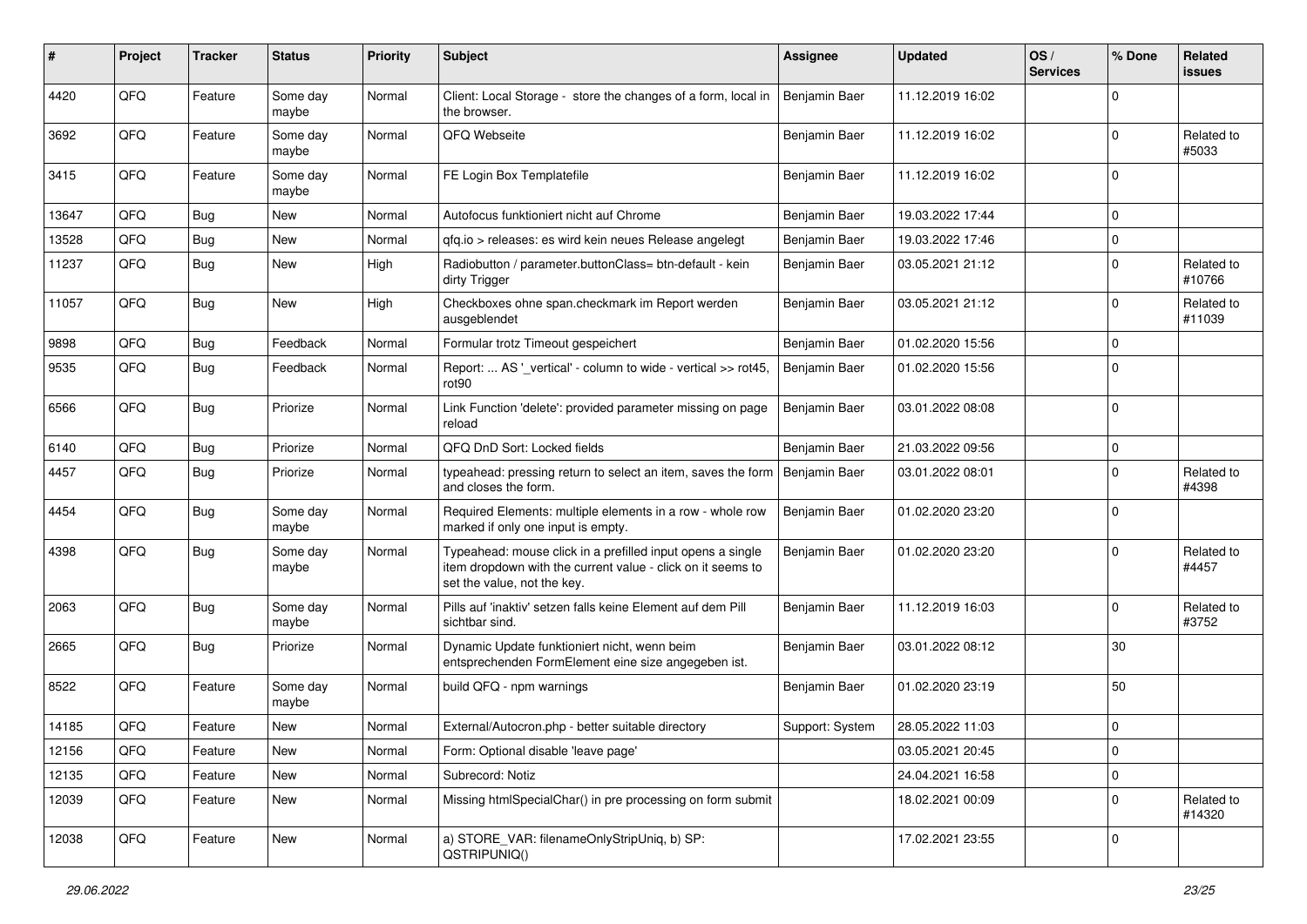| $\vert$ # | Project | <b>Tracker</b> | <b>Status</b>     | <b>Priority</b> | <b>Subject</b>                                                     | <b>Assignee</b> | <b>Updated</b>   | OS/<br><b>Services</b> | % Done      | Related<br><b>issues</b>                    |
|-----------|---------|----------------|-------------------|-----------------|--------------------------------------------------------------------|-----------------|------------------|------------------------|-------------|---------------------------------------------|
| 11850     | QFQ     | Feature        | <b>New</b>        | Urgent          | Wizard Form: basierend auf einer Tabelle eine Form<br>anlegen.     |                 | 03.05.2021 21:12 |                        | $\mathbf 0$ | Blocked by<br>#8082                         |
| 11716     | QFQ     | Feature        | New               | Normal          | Form an beliebiger Stelle im Report anzeigen                       |                 | 09.12.2020 09:47 |                        | $\pmb{0}$   |                                             |
| 11535     | QFQ     | Feature        | <b>New</b>        | Normal          | Ability to create SQL columns in frontend QFQ forms                |                 | 17.11.2020 12:11 |                        | $\mathbf 0$ |                                             |
| 11534     | QFQ     | Feature        | New               | Normal          | Report: Action on selected rows - Table batchprocessing<br>feature |                 | 18.11.2020 08:15 |                        | $\mathbf 0$ |                                             |
| 10874     | QFQ     | Feature        | New               | Normal          | Erstellen eines Foreign Keys in der Tabelle "FormElement"          |                 | 13.07.2020 10:11 |                        | $\pmb{0}$   |                                             |
| 10763     | QFQ     | Feature        | New               | Normal          | form accessed and submitted despite logout?                        |                 | 16.06.2020 11:43 |                        | $\pmb{0}$   |                                             |
| 10738     | QFQ     | Feature        | Some day<br>maybe | Normal          | CORS headers for external API requests                             |                 | 10.06.2020 14:00 |                        | $\Omega$    |                                             |
| 10384     | QFQ     | Feature        | <b>New</b>        | Normal          | Parameter Exchange QFQ Instances                                   |                 | 07.05.2020 09:38 |                        | $\mathbf 0$ |                                             |
| 10345     | QFQ     | Feature        | <b>New</b>        | Normal          | Templates - Patterns QFQ Style                                     |                 | 03.05.2021 21:01 |                        | $\mathbf 0$ | Related to<br>#10713                        |
| 10114     | QFQ     | Feature        | New               | High            | Symbol (Link): 'G:' (Glyphicon) replaced by 'i:' (icon)            |                 | 07.12.2021 17:19 |                        | $\Omega$    | Related to<br>#3797,<br>Related to<br>#4194 |
| 9853      | QFQ     | Feature        | <b>New</b>        | Normal          | Check das SQL / QFQ / Mail Logfile geschrieben wird                |                 | 09.01.2020 11:15 |                        | $\mathbf 0$ |                                             |
| 8056      | QFQ     | Feature        | Some day<br>maybe | Normal          | Termin Organisation (Reservation)                                  |                 | 01.02.2020 23:19 |                        | $\mathbf 0$ | Related to<br>#8658                         |
| 7921      | QFQ     | Feature        | Some day<br>maybe | Normal          | Rest API Export: URL kuerzer machen                                |                 | 01.02.2020 23:19 |                        | $\Omega$    |                                             |
| 7278      | QFQ     | Feature        | Some day<br>maybe | Normal          | Form: Wert vordefinieren der immer gesetzt wird                    |                 | 02.05.2021 09:27 |                        | $\mathbf 0$ |                                             |
| 7229      | QFQ     | Feature        | Some day<br>maybe | Normal          | New FormElement.type: Button                                       |                 | 01.02.2021 12:32 |                        | $\mathbf 0$ |                                             |
| 7108      | QFQ     | Feature        | Some day<br>maybe | Normal          | QFQ Wrap Elements                                                  |                 | 11.12.2019 16:01 |                        | $\Omega$    |                                             |
| 7106      | QFQ     | Feature        | Some day<br>maybe | Normal          | Beispiel Nummerierung von Rows in Report                           |                 | 11.12.2019 16:01 |                        | $\mathbf 0$ |                                             |
| 7105      | QFQ     | Feature        | Some day<br>maybe | Normal          | Beispiel wie man in einer zweiten Tabelle speichert.               |                 | 11.12.2019 16:01 |                        | $\mathbf 0$ |                                             |
| 7104      | QFQ     | Feature        | Some day<br>maybe | Normal          | Manual: hint about escaping if '\r' appears in mail body           |                 | 11.12.2019 16:01 |                        | $\mathbf 0$ |                                             |
| 7100      | QFQ     | Feature        | Some day<br>maybe | Normal          | Download: log access, max downloads, time limit                    |                 | 01.02.2020 23:19 |                        | $\mathbf 0$ |                                             |
| 6992      | QFQ     | Feature        | Some day<br>maybe | Normal          | DB exception: Syntax Highlight                                     |                 | 11.12.2019 16:01 |                        | $\mathbf 0$ | Related to<br>#5450                         |